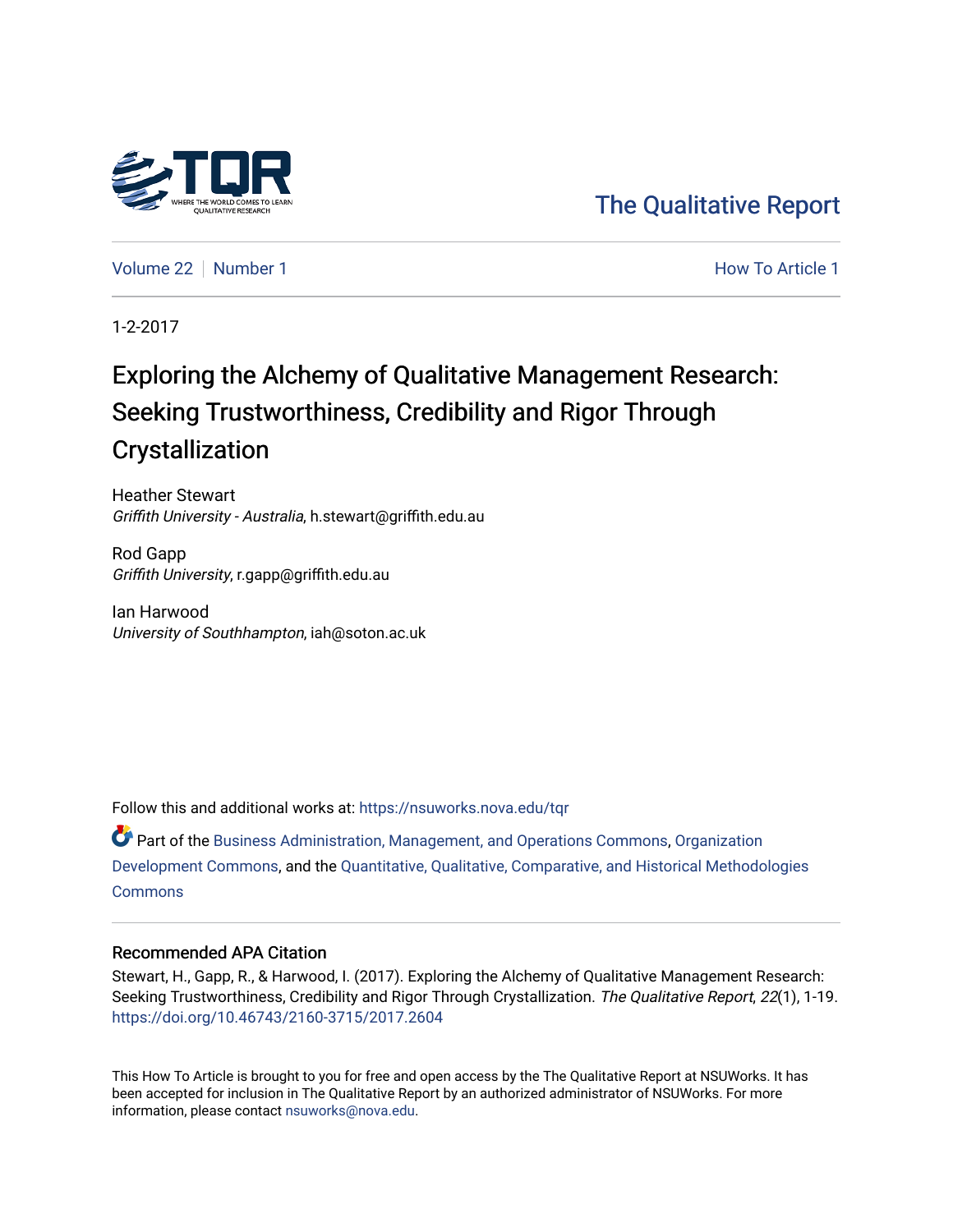# **Qualitative Research Graduate Certificate** Indulge in Culture



**LEARN MORE** 



# Exploring the Alchemy of Qualitative Management Research: Seeking Trustworthiness, Credibility and Rigor Through Crystallization

# Abstract

In this paper we explore crystallization in terms of its contribution to qualitative management research. This exploration of crystallization is based on a postmodern view where we utilize triangulation as a point of departure. Currently, the use of crystallization is underdeveloped in the management discipline. Qualitative literature and metaphors are utilized to develop a focus on moving qualitative management research away from positivist terms. To do this we crystalize crystallization with an emphasis on the embodiment of the qualitative researcher as the primary tool in addition to the development of rigor through credibility and trustworthiness. This conceptual approach can benefit qualitative management researchers by drawing upon development and advancement of other disciplines. It is the practice of theory rather than the presentation of theory. The alignment of qualitative management research through a multi-genre approach follows the evolution of qualitative research methods. We aim to stimulate the conversation and position crystallization within the field of qualitative management research as a method for obtaining deeper and richer understanding of phenomena whilst building rigor, allowing creativity and developing intuition for the interpretivist qualitative management researcher.

## Keywords

Crystallization, Triangulation, Qualitative Management Research, Embodying, Interpretevist

## Creative Commons License



This work is licensed under a [Creative Commons Attribution-Noncommercial-Share Alike 4.0 License](https://creativecommons.org/licenses/by-nc-sa/4.0/).

## Acknowledgements

The authors would like to acknowledge and thank the insights and encouragement received from the reviewers, many qualitative management researchers and others outside of management, specifically Laura Ellingson.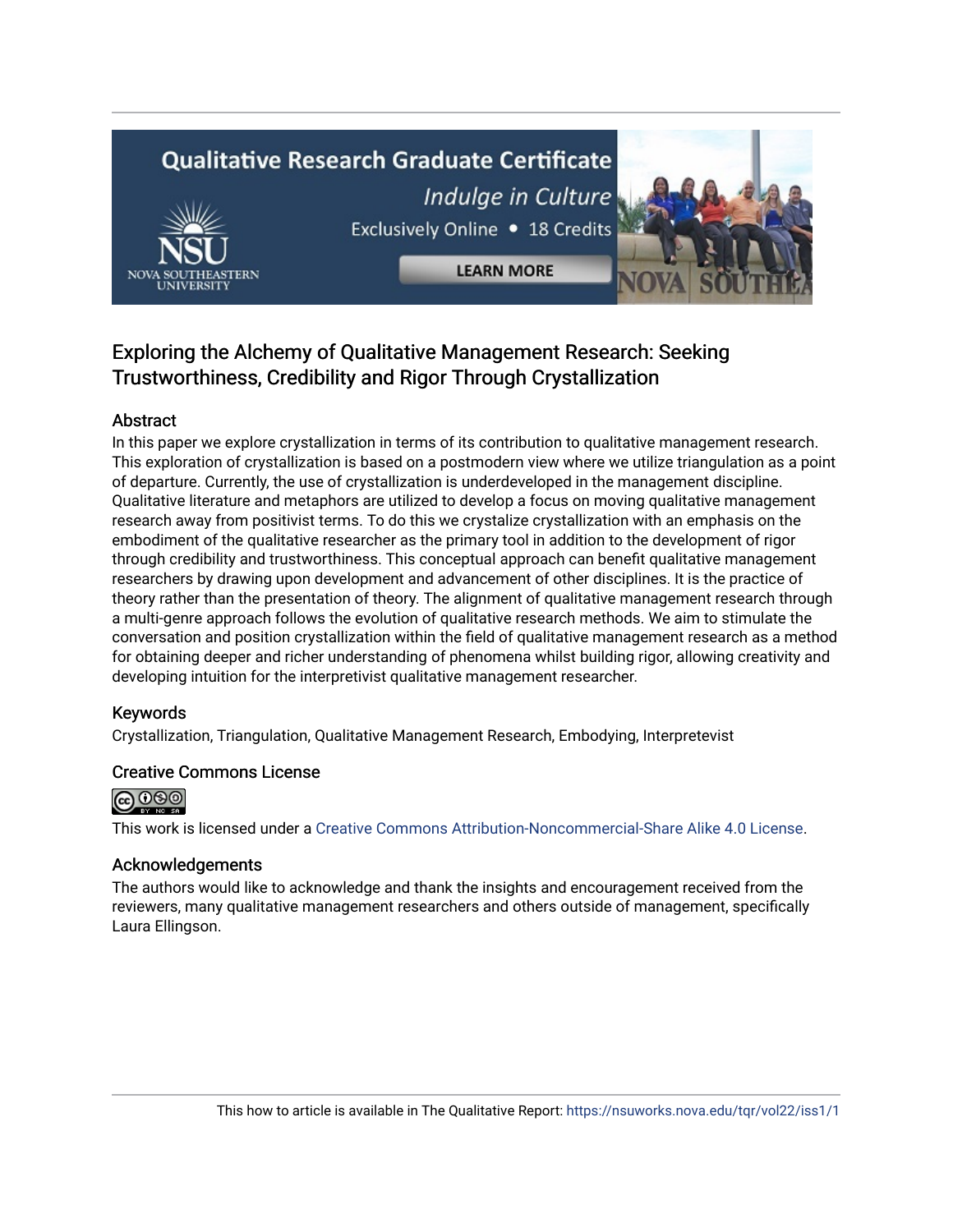

# **Exploring the Alchemy of Qualitative Management Research: Seeking Trustworthiness, Credibility and Rigor Through Crystallization**

Heather Stewart and Rod Gapp Griffith University, Queensland, Australia

Ian Harwood University of Southhampton, Southhampton, England

*In this paper we explore crystallization in terms of its contribution to qualitative management research. This exploration of crystallization is based on a postmodern view where we utilize triangulation as a point of departure. Currently, the use of crystallization is underdeveloped in the management discipline. Qualitative literature and metaphors are utilized to develop a focus on moving qualitative management research away from positivist terms. To do this we crystalize crystallization with an emphasis on the embodiment of the qualitative researcher as the primary tool in addition to the development of rigor through credibility and trustworthiness. This conceptual approach can benefit qualitative management researchers by drawing upon development and advancement of other disciplines. It is the practice of theory rather than the presentation of theory. The alignment of qualitative management research through a multi-genre approach follows the evolution of qualitative research methods. We aim to stimulate the conversation and position crystallization within the field of qualitative management research as a method for obtaining deeper and richer understanding of phenomena whilst building rigor, allowing creativity and developing intuition for the interpretivist qualitative management researcher. Keywords: Crystallization, Triangulation, Qualitative Management Research, Embodying, Interpretevist*

In its most simplistic and misunderstood context alchemy is seen, as turning "lead into gold." When deeply understood alchemy is finding the value within something that is presumed not to have such value (Kinchelow, 2011). Crystallization provides value for the qualitative management researcher yet if this explorative approach is not fully understood it can look simplistic and a justification to "do as you please." The alchemy of crystallization however, is a complex journey of enriched discovery. An alchemist understands the first step of the crystallization journey is the understanding of "the self" before going out to understand the surrounding world. This alchemy is essential for the journey of the qualitative management researcher in seeking rigor. Crystallization centers on understanding the research and researcher position to intimately view the process with an openness that allows discoveries to unfold that would otherwise be lost. The call for this uptake of boundary spanning through crystallization moves through and along the qualitative continuum in the quest for deeper and richer understanding to advance social construction (Denzin & Lincoln, 2011; Ellingson, 2011, 2014). We open this conversation to qualitative management researchers and present the conceptual argument for crystallization as an approach to rigorous qualitative management research (QMR).

The alchemy of crystallization and its implications for richer insights with greater rigor begins with background literature to show the usage of crystallization through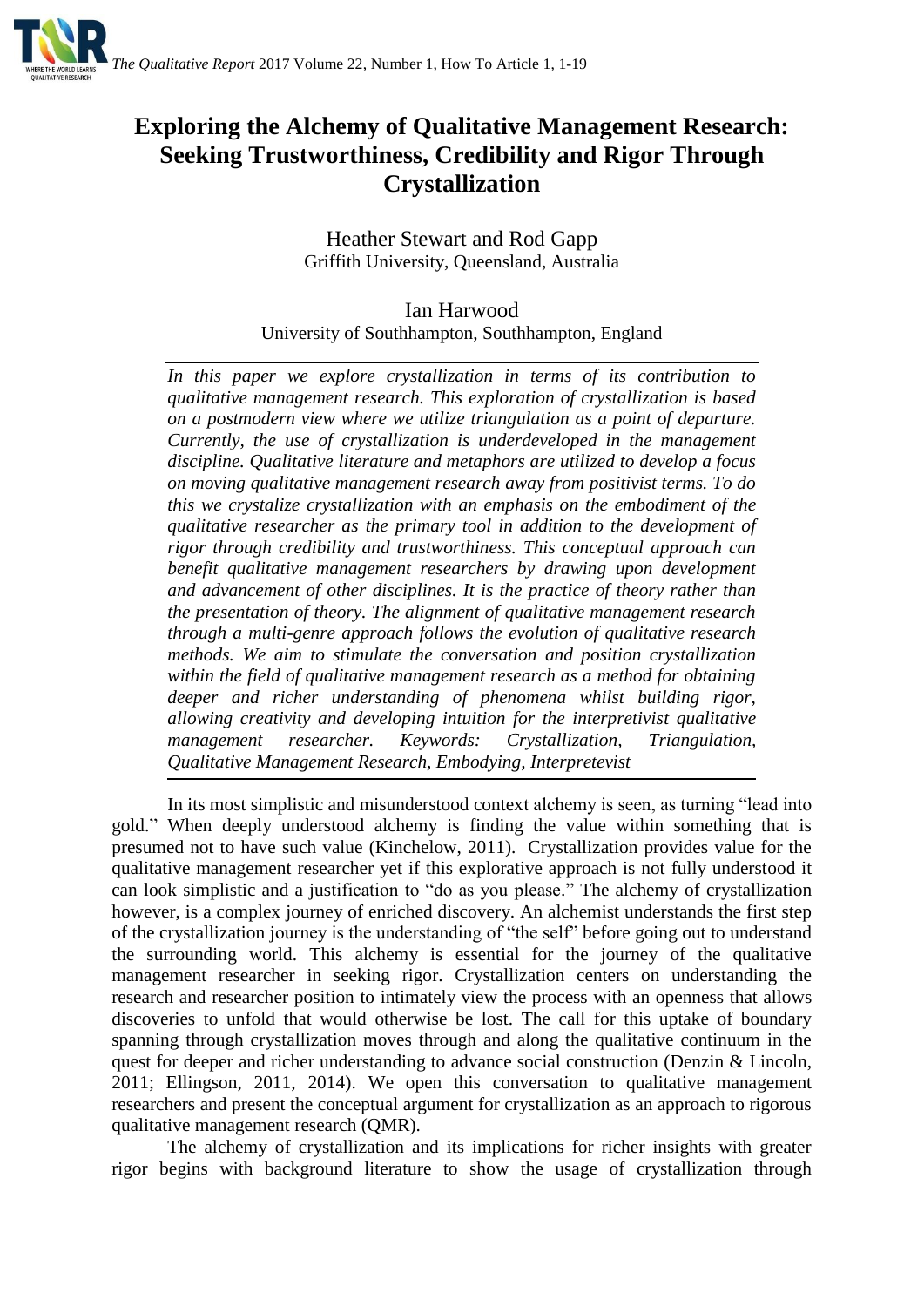philosophical foundations and background that leads into aspects of implicit practice and ensuring rigor. Conceptually the idea of importing crystallization into mainstream QMR is developed through the significance of the researcher as the primary tool with the metaphor of the bricoluer or alchemist building a bricolage. To provide authority and guidance to the development of rigor we stress the use of trustworthiness and credibility. By scanning the QMR literature, we position crystallization as an alchemic or transformational approach. The alchemic nature of crystallization needs time, effort, commitment and passion so it is not an ontological or epistemological means for the qualitative researcher wanting a quick method. It is the qualitative management researcher's alchemic abilities that need to be developed if a richer form of QMR is to emerge. Crystallization is not the practice of a "fool and a wand" working the magic of illusion that is evidenced through discipline aligned literature. It is the perceptive seer delving deeply into the mysteries with a solid belief that discovery must be rich, credible and trustworthy. The lived experience of QMR can be taken to a deeper level through the exploration and adventure of searching whilst maintaining an awareness of answering the research questions posed. Crystallization is internalized and presented as a way to achieve this outcome.

#### **Crystallization and the Nature of Reality**

QMR is often defined by what it is not (Johnson, Buehring, Cassell, & Symon, 2007). Development of language, definitions and terminology underpins existing and emerging paradigms that can fortify the position of QMR. The nature of reality is not a flat ontological base with unification of consistencies, convergences and unions of phenomena. Denzin (2012, p. 84) applauds and shows excitement at "the new third way of moving into and through methods" that crystallization advocates. The multi dimensionality of integrated and dendritic or branched crystallization brings a rethinking of boundaries and a new ontology to QMR and the researcher for the exploration of the messy realities that culminates into sense making through thick, rich, interesting and coherent representations. In developing this rich sense making the premise is not to dismiss or defend triangulation (Hoque, Covaleski, & Gooneratne, 2015; Modell, 2009) but to use it as a springboard in the ontological shift to crystallization within QMR. Similarly, the conceptual ideas presented do not reject nomothetic (objective knowledge) approaches but embrace interpretive social science whilst touching on critical ideas in addition to drawing upon feminist and postmodern literature for a divergent approach to QMR through crystallization. Conceptually, we acknowledge all methodologies are ontologically and epistemologically based on interpretation (Neuman, 2013). Crystallization is underpinned by the interpretive paradigm and therefore develops and builds social construction through abductive methods.

Shifting from the linear to the crystallized research design provides the interpretive researcher scope to raise consciousness (St Pierre, 2015). The interpretive paradigm in alignment with abductive reasoning brings alternative approaches into light (Spens & Kovacs, 2006). In contrast, inductive and deductive approaches are generally aligned with positivist research, with the former producing generalizations and the latter deducing hypotheses (Blaikie, 2007, 2010). Another option (not shown in Figure 1) is the retroductive approach that is "relatively undeveloped in the social sciences" and associated with mixed methods (Blaikie, 2000, p. 276). The retroductive and abductive strategy share the social reality in eschewing positivism yet differ in their methods and subsequent outcomes. The abductive approach supports interpretivist research with real-life situations, reflection and the co-construction of new meaning (Spens & Kovacs, 2006).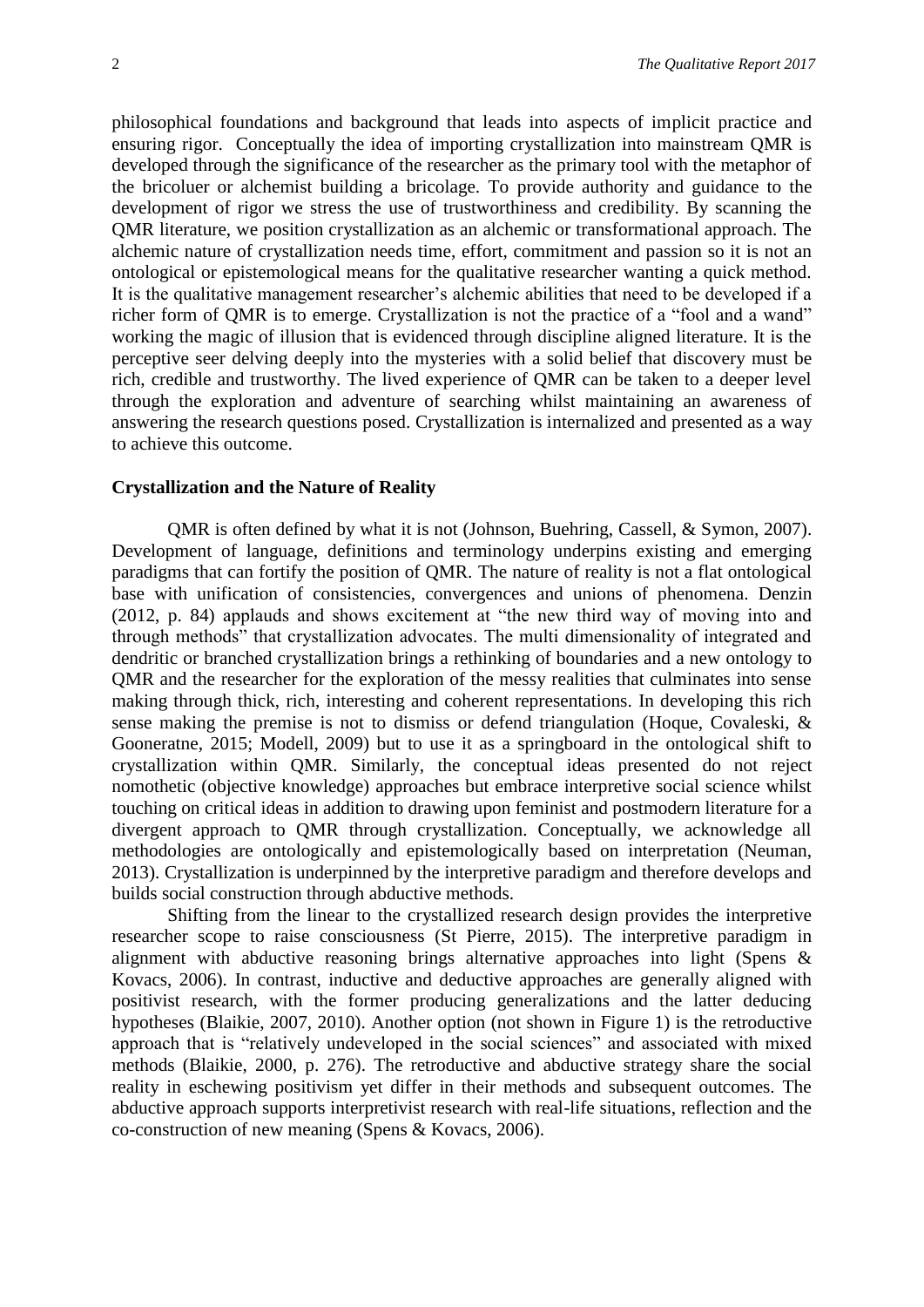

Figure 1: Pathways of deductive, inductive and abductive research approaches (Spens & Kovacs, 2006, p. 376).

The value of abductive reasoning is not about generalization, but building knowledge to inform practical reasoning in overlooked areas that can account for deeper social construction (Blaikie, 2007, 2010; Thomas, 2010). Discovering participants' everyday reality and motives as well as deriving meaning in a participatory environment of co-construction are achieved through an abductive path within the interpretive approach. From the interpretive view we can study the elucidations of context and how people act and behave in those contexts whilst acknowledging the limited view and proposing quality in the qualitative process (Neuman, 2013; Richardson, 2000b). Divorcing the ontological from the epistemological can be problematic and as researchers we generally maintain a constant paradigmatic position – this is fundamentally who we are as individuals. A researcher's methodology is rooted in their paradigm and as nominalists accepting the interpretive lens is a constant to explore and investigate phenomena (Neuman, 2013). Like the alchemist the deeper one takes this interpretive exploration and interaction the better situated we are to push understanding and sense making (Altheide & Johnson, 2011). Equated but not equal to pinpointing a position, crystallization builds thick and rich descriptions through multiple forms, genres and modes to embed the researcher in a reflexive process allowing them to apply their craft (Denzin & Lincoln, 2011; Janesick, 2000; Ellingson, 2009).

Crystallization is not a new concept to qualitative research, yet in the management discipline there is minimal understanding and application. Bryman (2008, p. 160) helps delineate methods from methodology as the study of appropriate applied methods, assumptions and practices whereas methods are founded in the "instruments of data collection" including interviews, observations and images. The inclusion of crystallization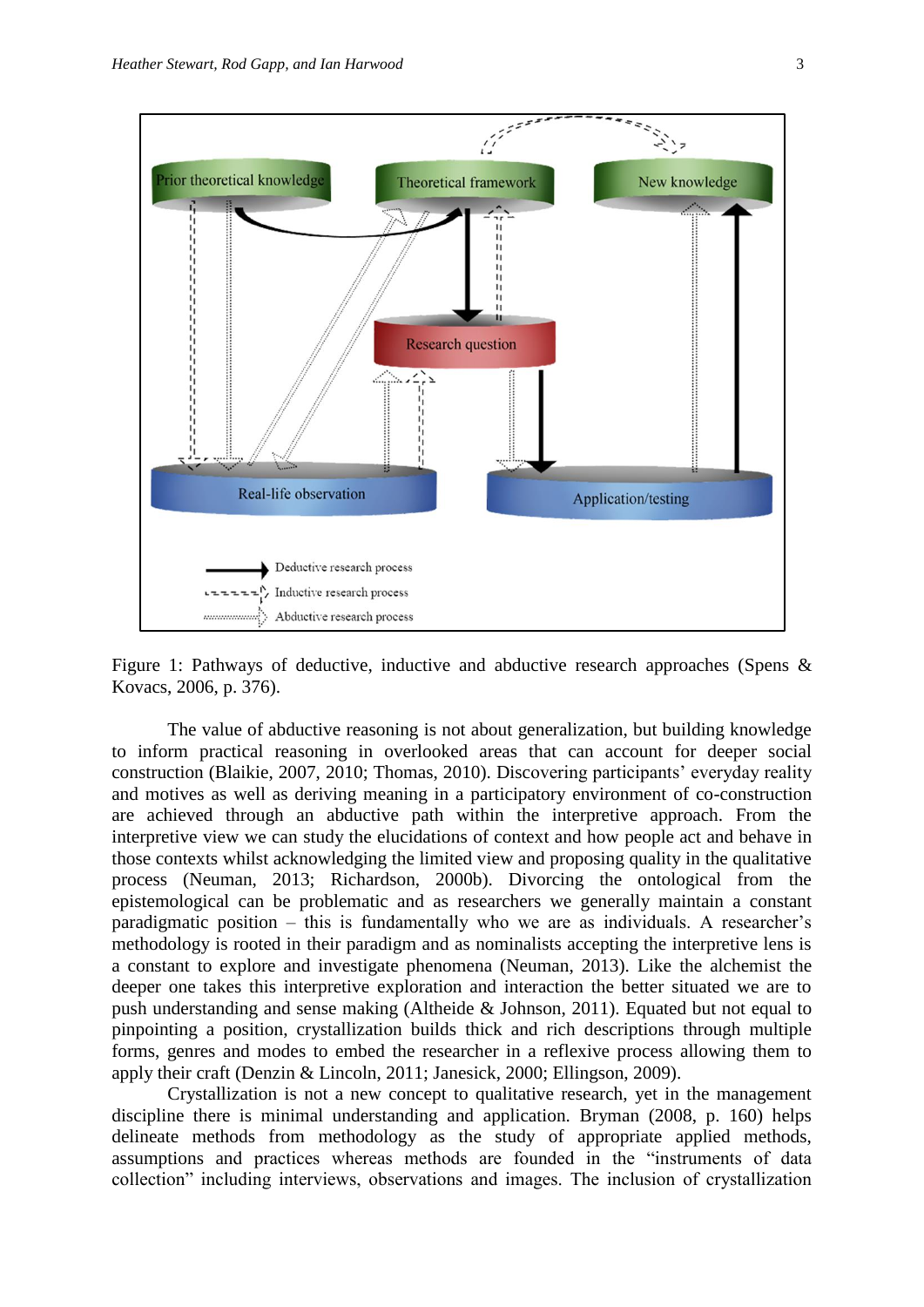within appropriate methodological approaches supports the discovery and exploration of the social world and stretches traditional boundaries that can add value and depth to QMR. We present and encourage the boundary spanning of methods through crystallization (Ellingson, 2014) by building on the work of qualitative researchers predominantly outside the management discipline (see Crabtree & Miller, 1999; Ellingson, 2009, 2015; Richardson, 1999, 2000b). By using these foundations in crystallization as a point of departure we aim to broaden and add depth to QMR. Like the alchemist, the qualitative management researcher sees that "all that glitters is not gold." The gold is often found in deep and dark places that seems hidden under the obvious. Crystallization enables those management researchers looking to embrace depth and richness with possibilities of gaining much greater returns.

#### **Foundations to Crystallization**

It is evident that crystallization is utilized in the wider qualitative interpretive community (Crabtree & Miller, 1999; Denzin & Lincoln, 2011; Ellingson, 2009, 2015; Richardson, 2000b; Saldaña, 2016). In the medical field Miller and Crabtree (1994) presents crystallization as one of four stages in their work on family physicians. The crystallization phase co-exists and integrates with immersion as steps in the methods applied to the organization of data collection and analysis (Crabtree & Miller, 1999; Miller & Crabtree, 1994). This view is further developed in Crabtree and Miller's (1999) qualitative research through the synergy of immersion and crystallization likened to the pairing of "bread and butter." Borkan (1999) also integrates crystallization/immersion to emphasize the importance of self in the process. Coupling of Crabtree and Miller's (1999) immersion and crystallization can be seen through studies on pain management (Hsu et al., 2014; Krebs, 2014) and weight management (Chugh, Friedman, Clemow, & Ferrante, 2013). The crystallization/immersion premise encourages rigor through trustworthiness and credibility within qualitative research on patient and physician relations (Janes, Titchener, Pere, Pere, & Senior, 2013; Leverence, Williams, Sussman, & Crabtree, 2007; Woolhouse, Brown, & Thind, 2012).

The immersion or cognizance of self in crystallization is a common thread with Richardson (1994, 2000a, 2000b) emphasizing the significance and Ellingson (2009, 2012, 2015) exploring the idea further with embodiment. From her ethnographic stance, Richardson (2000b, p. 959) challenges the qualitative researcher to extend and "encourage different voices" for "stronger and more interesting" approaches from the qualitative community. She goes on to position the postmodern benefits where a multitude of research approaches are able to co-exist and question the claim to be "right." Examples of this co-existence and questioning the "rightness" is evidenced in business and society with politicians in democratic societies making decisions without consultation (captain's call) or the juxtaposition of educational philosophies of teaching versus student centered practices. What is best, right, fair or reasonable is rarely a black and white choice. With crystallization, there is the invitation for the researcher to immerse themselves through exploration of competing ideas, perceptions and assumptions (Denzin & Lincoln, 2011). The crystal metaphor gives authors and their audiences a vision of the interwoven research processes with emphasis on investigation, discovery, reflection, interpretation and representation (Lincoln, Lynham, & Guba, 2011).

Richardson's view of crystallization has been presented as a postmodern elucidation of triangulation (Mehmetoglu, Dann, & Larsen, 2001), a deconstruction of validity (Forde, 2013) and as a geologically based metaphor (Frambaugh-Kritzer, 2012). Crystallization is this and so much more. Richardson's crystallization concept is a "post-modern reimagining of traditional, (post) positivist methodological triangulation" traversing the opposing art/science research continuum to embrace the messiness of qualitative research and the many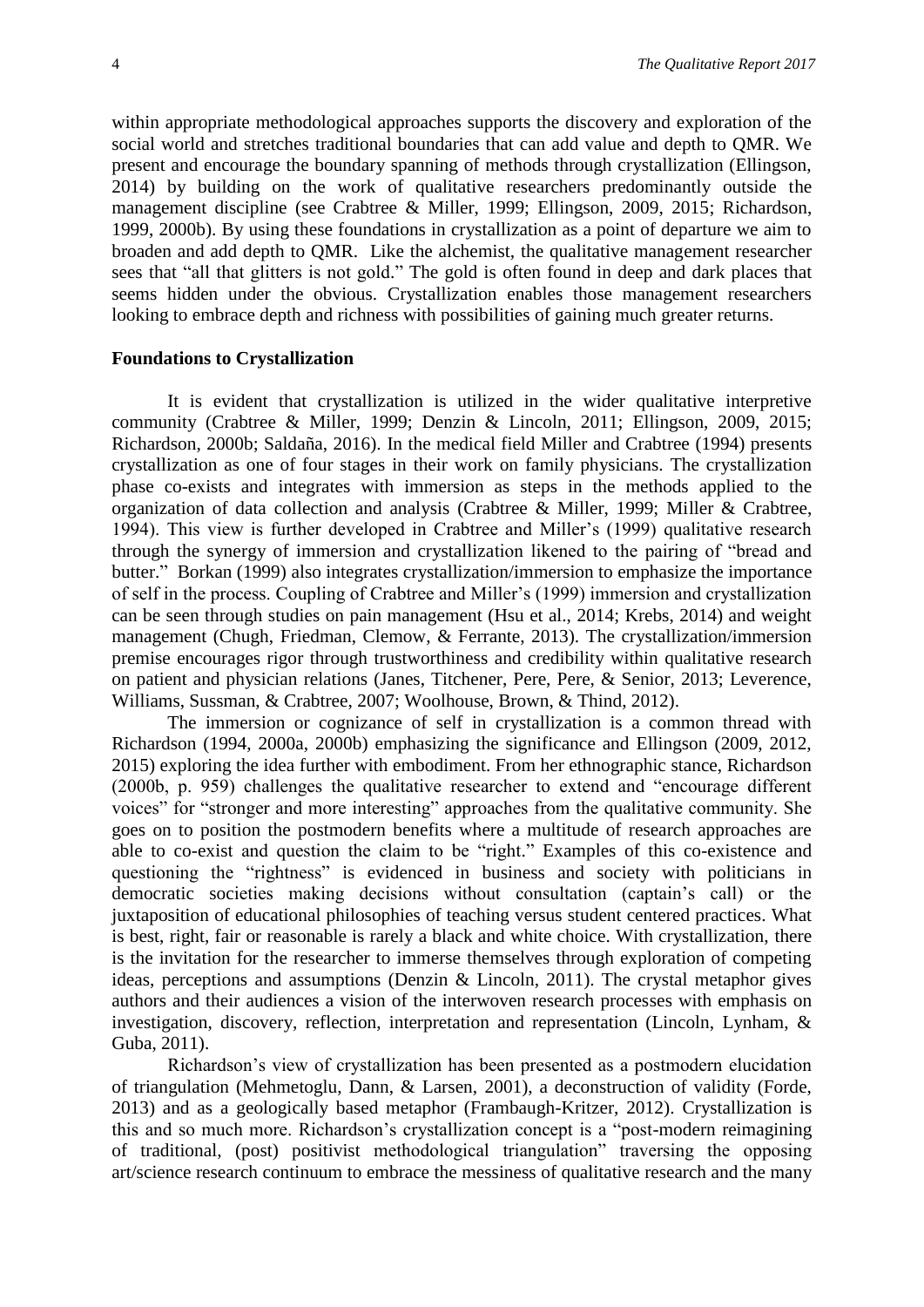truths (Ellingson, 2009). As a sociologist from the postmodern and post postmodern perspective, Richardson (1994, 2000a, 2000b) questions the triangulation approach as using an objective, two dimensional, rigid, and static lens. The crystal imagery offers asymmetry, substance and synergy with boundless opportunities and potential to gain rich accounts of social episodes whilst recognizing the complexities including the undetectable accounts (Richardson, 1994, 2000a).

Richardson (1994, 2000a) accentuates the multiple dimensions of interpretive research having more than three sides to view the world (triangulation). The imagery of crystals is appropriate in shifting the perspective from positivist terms founded in geometry to light theory (Richardson, 2000b). The crystal metaphor was offered by Richardson (2000b) as an alternative to the fixed dimensions of three points as seen in triangulation for rigor and validity (Ellingson, 2014). From an interpretivist perspective, there is no single or correct description of how one sees a crystal (Denzin & Lincoln, 2011). Crystallization accepts the mulitdimensionality of qualitative research to reflect external views and refract internal views whilst conceding the limitations of these same views (Richardson, 2000a, 2000b).

Founded in interpretivist, feminist and social constructivist paradigms, Ellingson (2014, p. 443) "champion(s) the postmodern-influenced approach to triangulation" known as crystallization. This approach broadens the conversation across genres and methodologies embracing a breadth and depth that travels back and forth across the paradigm continuum to draw upon all forms from preforming arts, poetry, images, interviews, observations and surveys (Tracy, 2010). Ellingson (2009, 2014) denounces the dichotomy of polarizing views so as to explore, appraise and utilize what is in between.

Primarily in the communication discipline, Ellingson (2015) offers crystallization as a framework for relationship workers through the strengths of flexibility to enhance traditional research design, refuting the either/or dichotomy for rigor and improving the visual representation through more than one method. Ellingson (2014, p. 448) balances her proposal by cautioning researchers about the long-term commitment, inherent skill constraints as well as "time, energy and emotional labor" burdens. Recognizing the vulnerabilities of the researcher, the researched, and the context, crystallization emphasizes the value of coconstruction with the participant and researcher forming a "rich and openly partial account" (Ellingson, 2009, p. 4). Crystallization according to Ellingson challenges methodological constraints to utilize more productive and effective modes of data collection, analysis and representation (Ellingson, 2011; Ellingson & Ellis, 2013). In this conceptual paper we look to Ellingson (2009, 2011, 2012, 2014) who draws on authentic personal experiences and builds on Richardson's (2000a, 2000b) work to dispute the "narrow conception of triangulation" (Denzin & Lincoln, 2011, p. 5) and progress the multiplicity of crystallization specifically to enhance QMR.

#### *Integrated and Dendritic Crystallization*

Physically it is not possible to encompass all views at all points in time, yet crystallization provides the methodology to genuinely follow the trails to gain the richest and deepest account possible. Ellingson (2015, p. 424) proposes that "playing" with the "participants, data, and representation creates opportunities for humane, profound, and pragmatic research processes" that help reclaim academic legitimacy. To communicate crystallization as holistic Ellingson (2009, 2014) presents *integrated* and *dendritic*  approaches. Integrated crystallization comprises multiple genres and spans the qualitative range to weave and piece together as one would do with piecing and stitching a quilt together. Denzin and Lincoln (2011) use the bricoleur analogy to relate this process to an interpretive quilt where the data collection is drawn together to connect the many parts to make the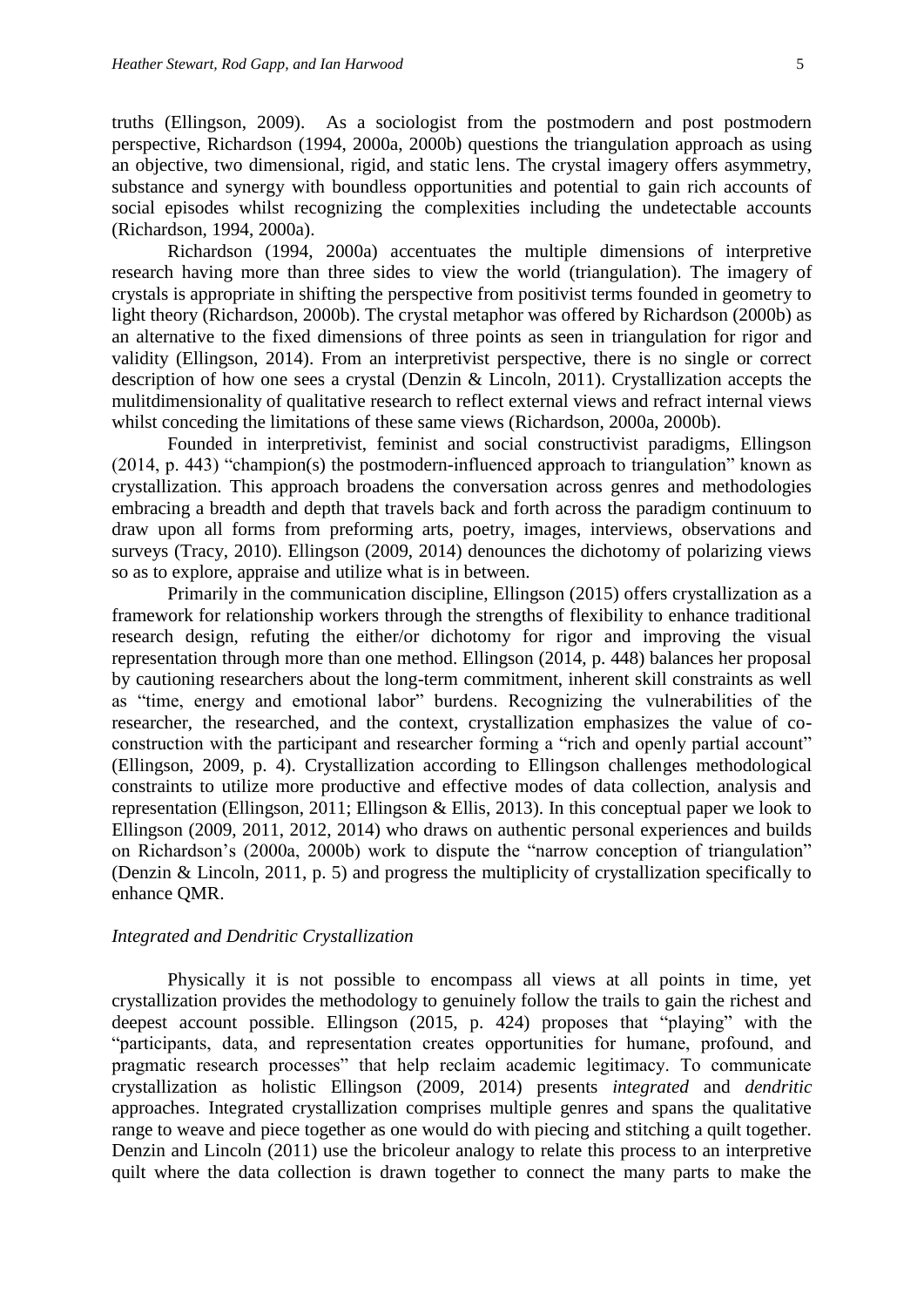whole. Similarly, drawing on the metaphor of a puzzle provides a functional view of integrated crystallization. Many qualitative researchers do this by bringing together interviews, observations, archival documents, images and text (the patches) to quilt together broad and varied sources (Lambotte & Meunier, 2013). In higher education Babcock's (2015) interpretive case study on second year art students focuses on the research design with crystallization offering an epistemological approach that encapsulated multiple genres giving individual voices to the students. Interviews (talk to students), blogs (rich and interactive), focus groups (dialogue extension) and researcher reflections (limit bias and build narrative) are interwoven and reasoned to best answer the research questions posed (Babcock, 2015). The qualitative method of the interpretivist epistemologist employs crystallization to seek out appropriate and ethically ratified pieces of the puzzle or quilt with the ultimate aim of answering the research question/s.

Iterative processes are not exclusive to *integrated* crystallization (Ellingson, 2009). Characterized by "conscious engagement with an ongoing (re)creative process, responsiveness to the research context(s), and development of distinct, often asymmetrical branches" *dendritic* crystallization is a layered and ongoing process incorporating many forms of analysis through various genres of representation (Ellingson, 2009, p. 99). The grounded theory approach is positioned to come to a single reality through saturation of categories (Corbin & Strauss, 2008). Although crystallization is referred to as part of the interpretivist – constructivist paradigm for grounded theory when integrating narrative and images (Jennings, Kensbock, Junek, Radel, & Kachel, 2010), research shows that when another form of analysis is applied to the same data the narrowing to a single theme is not always possible (Harwood, Gapp, & Stewart, 2015). The integrated use of data analysis in this risk management research highlighted the issue of linear limitations (Lambotte  $\&$ Meunier, 2013) and one technique yet when a lexical analysis was applied as a novel approach to crosscheck two themes showed equal strength (Harwood et al., 2015). Grounded theory is blended with ethnography and other social science applications by Ellingson (2009) to provide multi dimensionality, create rich narratives of life experiences and increase the credibility of findings through abductive research.

To build and develop rigor in QMR the choice and utilization of integrated and dendritic crystallization are dependent on how to best answer the research question through perceptive choices that challenge thinking, develop sense making and the extension of knowledge. To make these choices, the significance of the researcher as the alchemist and primary tool is highlighted through immersion and embodiment.

#### **Embodying and Embedding the Bricoluer**

Analogous to the bricoluer, who is an artisan bringing diverse and numerous pieces together to make sense, the qualitative researcher uses a multitude of views to develop and integrate the pieces together to form a bricolage (Denzin & Lincoln, 2011; Kinchelow, McLaren & Steinberg, 2011). Unlike quantitative research where the emphasis is on external measurement that is value free, the qualitative researcher is the value-laden instrument that focuses on answering the research question. In terms of embodiment that is argued to be "the path to true knowledge" (Fourcade, 2010, p. 570) the research and researcher is an intertwined process full of change as the context, situation and relationships evolve (Butcher, 2013). Be it grounded theory, ethnography, case study or the many other methods available, the interpretivist approach is aimed at social construction and highlights the interconnection and co-construction that cannot be separated. In phenomenological research Butcher (2013, p. 254) argues for a "hybrid disposition" with the hope of being authentic whilst Tomkins and Eatough (2013) discuss the suspension of organizational attitude as it obscures the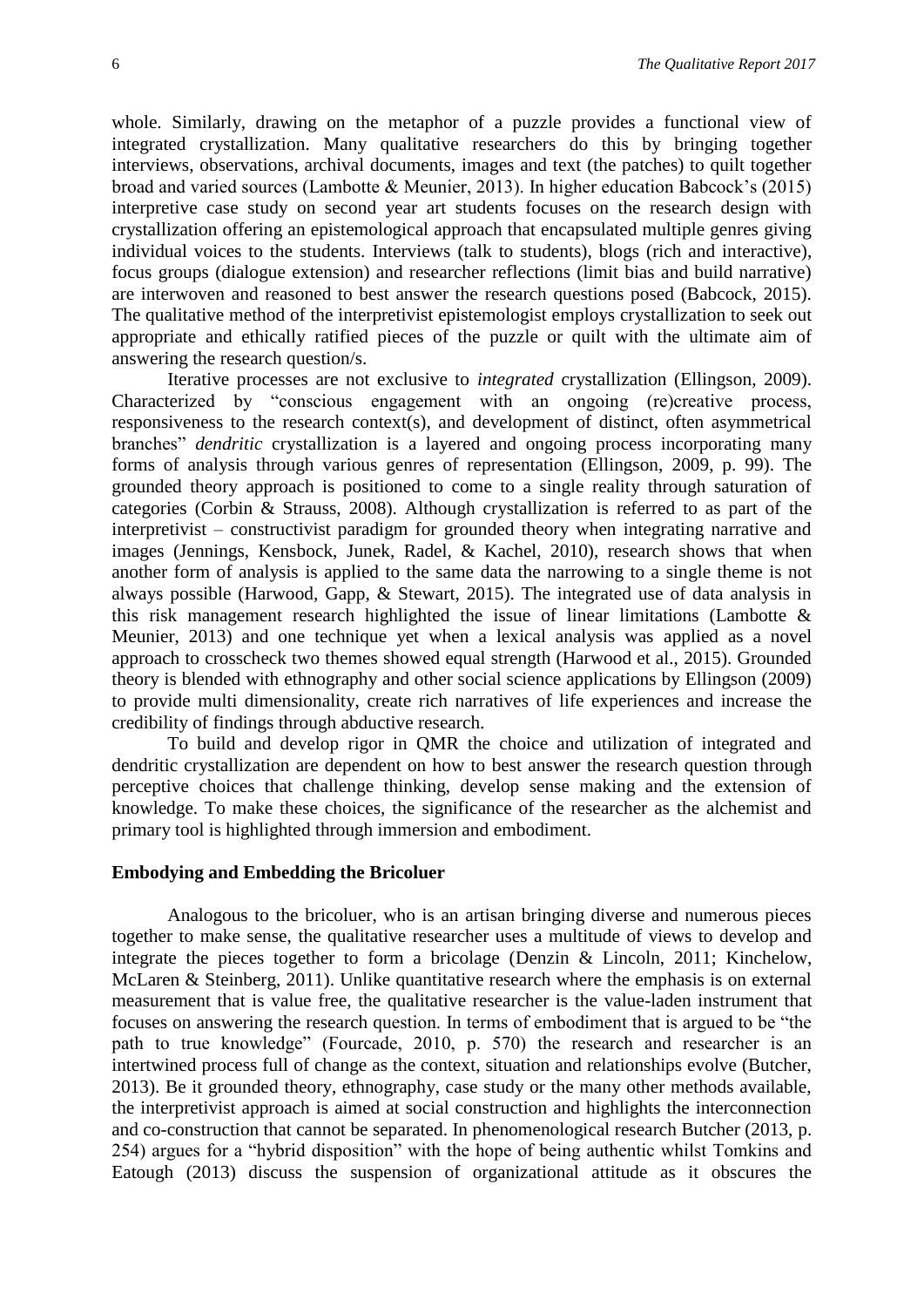management researcher's embodied experience. Conceptualizing embodiment in QMR requires a cognitive sensitivity, awareness and modifications for the researcher and their interaction of self, context and the research (Butcher, 2013; Tomkins & Eatough, 2013). Going beyond the sanitized use of "I," the qualitative researcher is encouraged to give representation to their identity, as this is critical to the richness in interpretive social science (Ellingson, 2009, 2012; Lambotte & Meunier, 2013) that is sought in well-grounded QMR and alchemical outcomes.

As sense makers or storytellers, the use of metaphors in qualitative research is a tool often used to help communicate an idea (Markham, 2015). The mixing of genres eschews the positivist deduction of objectivity to move across, around and through the qualitative continuum (Denzin, 2012). Crystallization brings about the methodological bricoluer, as the artisan creating alchemy and the bricolage the output (Denzin & Lincoln, 2011). In this metaphor the bricolage is a quilt analogous to research findings and the shared narrative coconstructed by the researchers and the participants (Butcher, 2013) and in terms of interpretive crystallization in QMR this results in improved understanding, meaning and knowledge with conceivable transformation and alchemy (Kinchelow et al., 2011).

Decisions on appropriate research practices relies upon the research question as well as the social and ethical contexts. Planning becomes a crucial aspect of crystallization in its extension of QMR and establishes what the researcher can do within the implications of their settings. Patton (2002) substantiates the risks of fieldwork and the need to plan with the story of Francis Bacon (1561-1626) is exploration of low temperatures on the delaying of the putrefaction of meat. On a snowy day in farmland north of London, Francis Bacon buys a chicken, immediately kills it then stuffs it with snow. The coolness of the snow delayed the rotting of the dead bird, but Francis Bacon also died one month later from bronchial disease caused by the extreme cold experienced during his spontaneous fieldwork. This fatal situation highlights the need for the researcher to embody their research from the initial phases so as to best capture the subject matter in their natural setting but to also diminish risk and to apply ethical foundations (Denzin & Lincoln, 2008).

Crystallization begins in the planning and emerges in data collection with the focus on building trustworthiness and credibility. We suggest that triangulation provides a departure point for crystallization with immersion, intuition and creativity the qualitative researcher's tools for presenting "a more complete, holistic and authentic study of our own role as storytellers and artist-scientists" (Janesick, 2001, p. 539). In crystallization, there is an inherent need for the qualitative management researcher to apply both intuition and creativity through reflection, consideration, thought and reflexivity. QMR is not a matter of mastery of the existing but a continual quest, somewhat like chasing the end of the rainbow. The intertwining of writing, method, and analysis in interpreting qualitative research means the researcher is absorbed in thought, reflection and self-awareness (Ellingson, 2009). Although dynamic by nature, through reflection on actions, behaviors and deliberations of the research, the researched and the researcher there is justification for intuition and creativity in the qualitative researcher's direction toward the activity of discovery (Watt, 2007).

#### **Implicit Practice of the Bricoluer for Alchemy**

The methodological bricoluer is diverse in skills, adept at carrying out many tasks whilst being sensitive and intuitive to the co-construction of knowledge and understanding (Denzin & Lincoln, 2011; Kinchelow, et al., 2011). Reflection enables learning from experience, the questioning of assumptions, where values and beliefs provide strategies or frameworks (Bolton, 2014; Schön, 1983). Reflective practice creates a relative safe environment enabling reflexivity to take due course through self-inquiry (Bolton, 1999;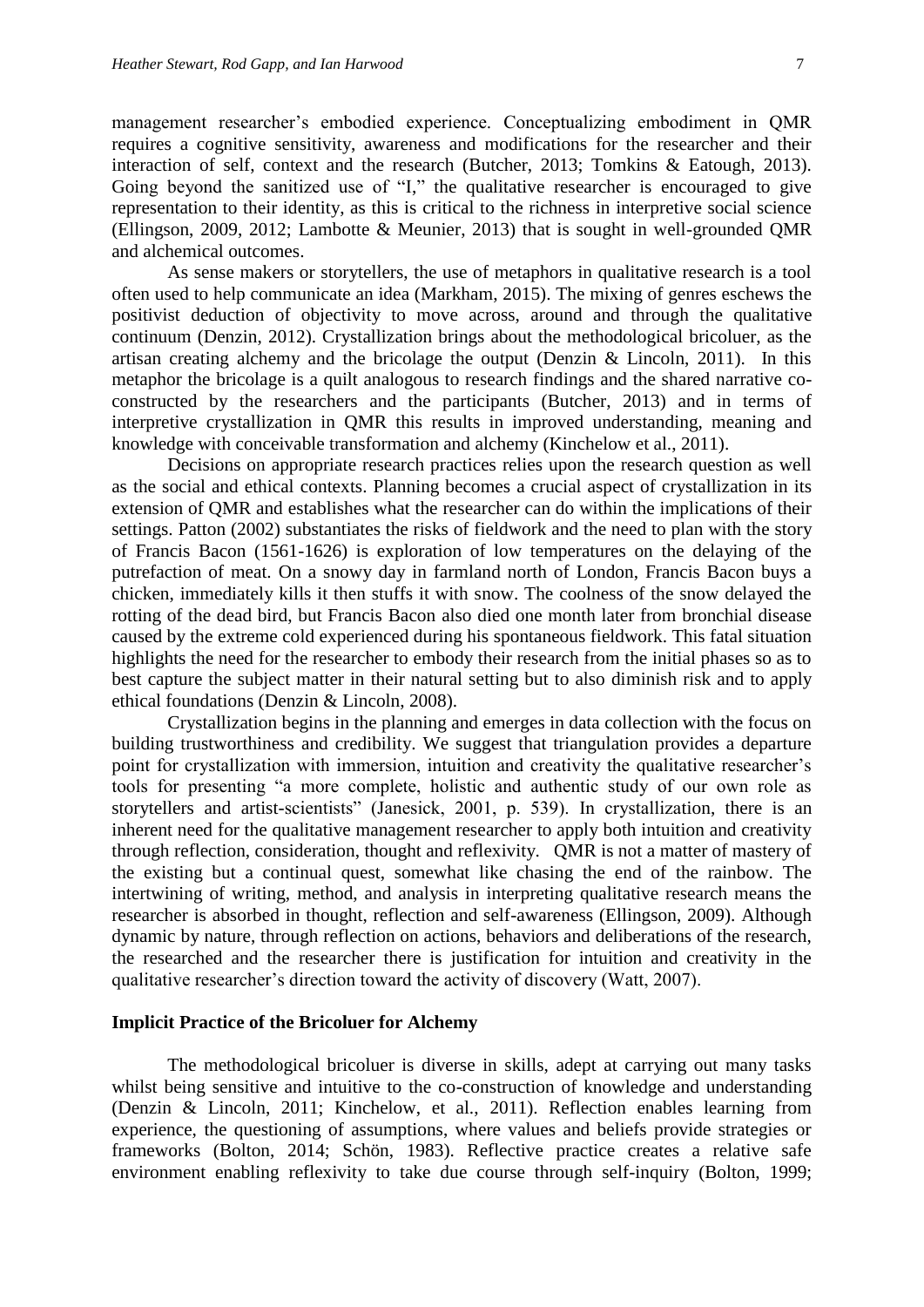Johns, 2013). Consciously separating the self from the data is not possible when applying skill and craft in active qualitative inquiry (Gabriel, 2015). The reflective practitioner uses the theory-in-use that is an implicit practice of "a conversation with the situation" in alignment with the conscious actions and behaviors that are espoused (Schön, 1983, p. 76). Bolton (2014) refers to A. A. Milne's character, Winnie the Pooh who when looking for Piglet discovered the more he looked the harder it was to find his ever present friend. Taking the time to think and having the courage to trust and contemplate gives opportunity for reflection and reflexivity where intuition comes into play through insight and inevitable change (Bolton, 2014; Janesick, 2015). The "more attuned the researcher is to the spoken and unspoken subtleties" (Slotnick & Janesick, 2011, p. 1359) the more the qualitative researcher or bricoluer is transformed into a skilled artisan. In management terms and as a consequence, the bricolage brings about intimate knowledge for problem solving and meaning (Lambotte & Meunier, 2013; Weick, 2007).

The tacit approach of theory-in-use emphasizes the need to develop the most important qualitative tool: the researcher or oneself (Ellingson, 2009; Janesick, 2000; Slotnick & Janesick, 2011). The espoused qualitative philosophies innately uses best practice but has the ability and confidence to highlight new and emerging practice that the researcher embodies from the perspective of alchemy allowing the veil of the everyday to be lifted. Janesick (1994, 2000, 2001) uses the metaphor of dance and the improvisation needed relative to the qualitative researcher's practice when making research design decisions throughout the process. The dance image symbolizes the crystallization of the light as it reflects and refracts in response to tempo, intensity, rhythm, and context of the researcher and the researched (Janesick, 2000). As the primary tool of the research, the qualitative researcher uses sensitivity, insight, awareness, instinct and intuition to guide the direction and decision making to develop trustworthiness and credibility. This reflective process relies on the researcher's absorption in the qualitative process that Janesick (2015) also relates to the practice of Zen where creativity and intuition is part of the qualitative researcher's responsibility and harmonization.

As in the dance and Zen parallels, intuition and creativity is developed with foundations of trust, rapport, and relationship building through the co-construction of the research from the researcher and the researched. This means the time spent in the field can be considerable and takes on an organic progression (Ellingson, 2009). Although the qualitative researcher needs an open mind, it is not an empty mind as the research goes beyond simply observing and interviewing (Janesick, 2000). The prisms that take shape change, alter, grow and transition the qualitative researcher away from the geometry of triangulation to the crystallization concept leading to alchemy. As a method, crystallization morphs into a philosophy that allows a holistic and substantial view that embraces abductive reasoning and multiplicity without losing structure (Ellingson, 2011; Richardson, 2000b).

Too often, simple decisions are based on what is easiest, or on limited information, or from one view (Janesick, 2000) lacking alchemy in the context. To prevent missing the possibilities that might be right in front of them as did Winnie the Pooh or to quote Goethe "The hardest thing to see is what is in front of your eyes" (Goldman & McDermott, 2007), crystallization offers rigor through trustworthiness and credibility. Crystallization underpins the qualitative management researcher's scope and justification for intuition and creativity that allows application of the most important asset – themselves (Janesick, 2000). To provide this underpinning of crystallization we turn to trustworthiness and credibility to develop rigor.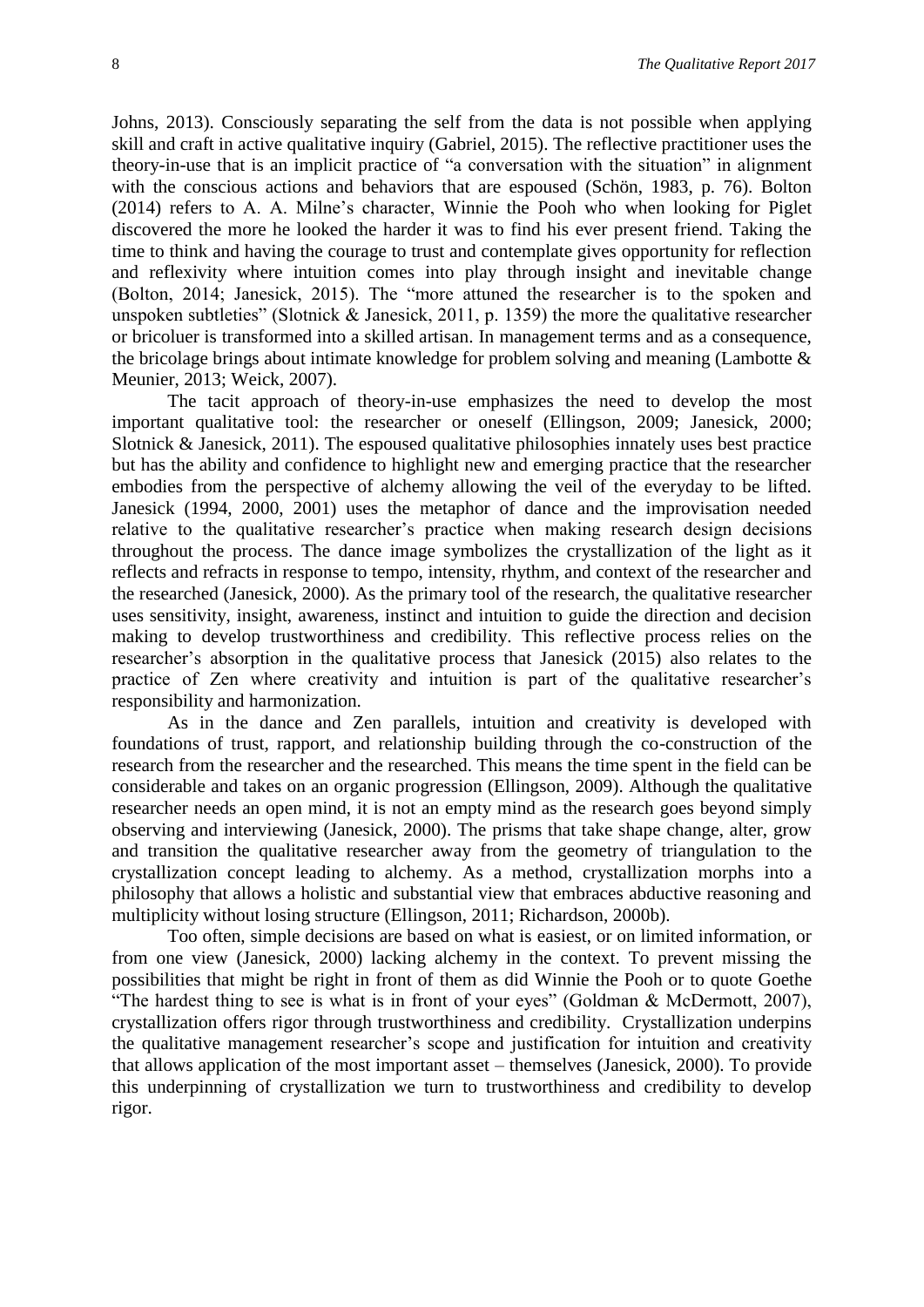#### **Trustworthiness and Credibility**

Yin (2011) presents multiple sources of evidence as a basis for trustworthiness and credibility. Corbin and Strauss (2008) dismiss terms of validity and reliability, and prefer credibility. Indicated by credibility, the trustworthiness of findings is reflected in the crystallization with many feasible perceptions reconstructed from the data. Creating trustworthiness and credibility through multiple views is not about validation but about creating an alternative that encompasses the depth, complexities and rigor sought for qualitative research (Flick, 2009). Trustworthiness stems from the co-construction and interpersonal contact with participants and the subsequent data (Guercini, Raich, Müller, & Abfalter, 2014). Often trustworthiness is presented as authenticity, dependability, conformability, and relative to credibility (Corbin & Strauss, 2008; Elo et al., 2014; Yin, 2003).

Parallel to trustworthiness, truthfulness is advocated by Polsa (2013a, 2013b) when using crystallization as an approach to inductive and emic research. Like truthfulness, trustworthiness seeks authenticity not as an absolute truth but as a quality in the crystallizing approach (Polsa, 2013b). Ongoing absorption, reflection, and interaction by the qualitative researcher with the data collection, analysis and interpretation processes are part of constructing trustworthiness that constant comparison and chain of evidence establishes (Stewart & Gapp, 2013). Trustworthiness is linked to credibility as an alternative to validity (Guba & Lincoln, 1985; Tobin & Begley, 2004). Whilst it is the aim of researchers to be trusted so as to produce the most reliable representation, unlike their quantitative counterparts that create repeatable generalizations, the qualitative researcher needs to demonstrate trustworthiness and credibility in their research (Denzin & Lincoln, 2009).

Credibility is established through several strategies (Tobin & Begley, 2004). The aim for alchemy is discovery and transformation that culminates in telling the story of the participants through rich, thick and truthful accounts whilst recognizing this is the creating of sense in this phenomena at this point in time and context (Johnson et al., 2007; Lambotte & Meunier, 2013). Using constant comparison methods and building a chain of evidence reinforces trustworthiness and credibility whilst boundary spanning the continuums crystallization positions. Constant comparison is presented in terms of building trails that a chain of evidence demonstrates (Yin, 2011). Through various processes of logic such as note taking, memorandums, member checks, peer debriefing, prolonged engagement, persistent observation, frameworks and typologies a chain is created in the research. This articulated trail or audit develops trustworthiness and credibility to build rigor through a clear chain of evidence (Gibbert, Ruigrok, & Wicki, 2008).

Conceptually, the chain of evidence is based on medical and forensic sciences where the collection of evidence requires a systematic approach from collection to interpretation thereby a link between the steps (Tellis, 1997). Preserving and recording the links in the evidence as each step is made explicitly pieces the research together hence following the analogy of a chain (Yin, 1981, 2011) or thread that flows through the study. Creating a clear chain of evidence allows the reader to follow a logical path from the research question through to the conclusion (Gibbert et al., 2008). During the process of collecting data, developing a chain of evidence is important as an iterative and reflective process in qualitative research (Patton, 2002) and to document the crystallization perspectives as they evolve.

Three areas are offered by Yin (2011) to define and build trustworthiness and credibility: (1) transparency, (2) methodical-ness, and (3) adherence to evidence. Yin's (2011) three objectives provide an example of how the qualitative management researcher can generate rigor through trustworthiness and credibility in the crystallization process and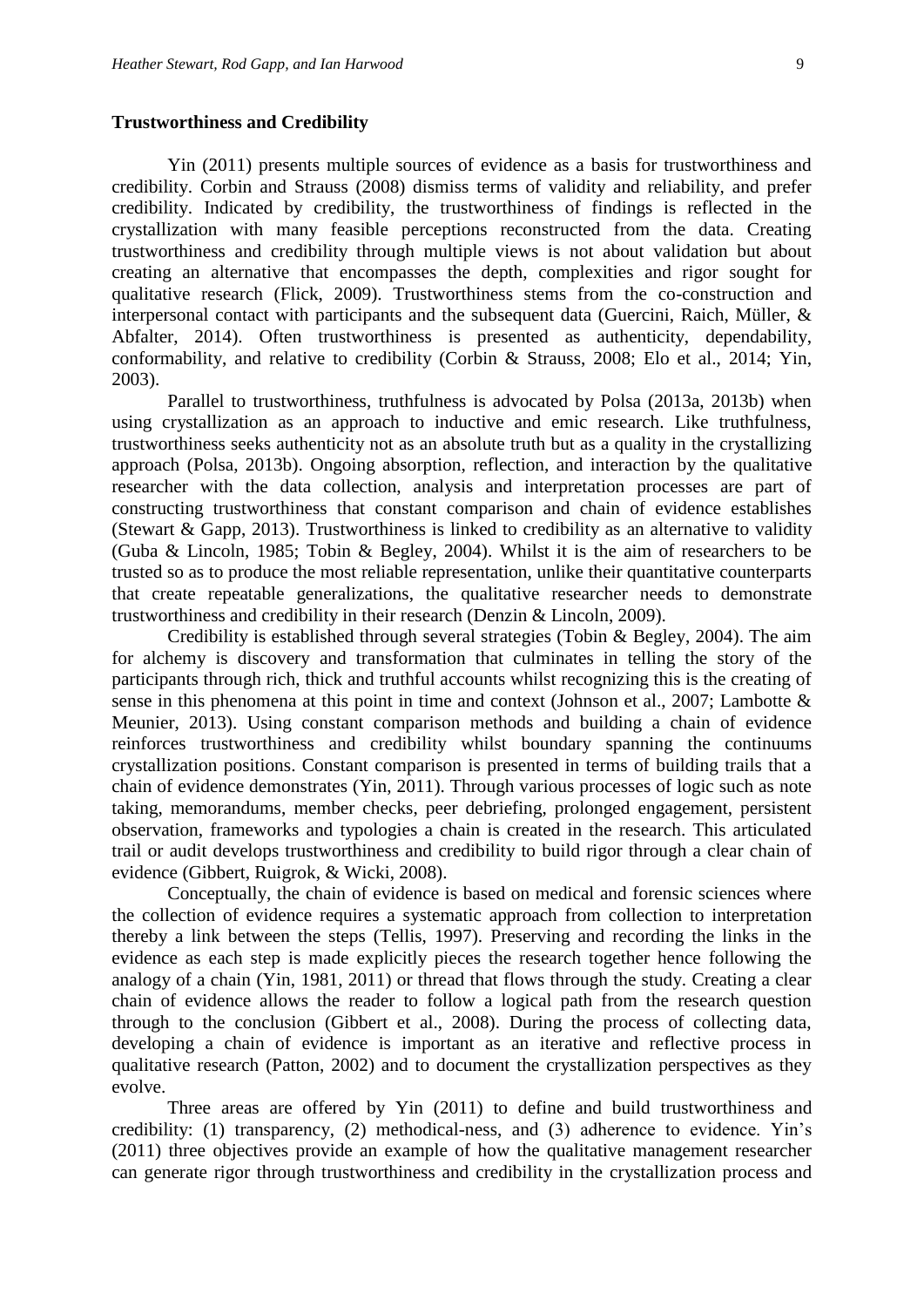ensuing alchemy. Firstly, *trustworthiness* is emphasized with detailed and thick description of accounts completed from the planning stages through to the reassembling of interviews and observations. In addition, continual review and revisiting of the research questions ensures a focus is maintained. *Methodical-ness*, the second objective in Yin's (2011) framework, is supported by the need for discovery whilst maintaining an orderly approach. One such approach is following stages such as compiling, disassembling, and reassembling of the data collection and analysis. Having a structured and outlined guide that aids discovery can be complemented by constant comparison to give completeness (Yin, 2011). Lastly, the crystallization processes of method in association with creating a chain of evidence through the step-by-step documentation of the data collection, compiling, disassembling and reassembling demonstrates *adherence to evidence*. Methods guide but do not rule the qualitative researcher. There is the need to be mindful and contemplative for the qualitative researcher to apply intuition and creativity as part of the qualitative exploration of including, omitting or going further (Janesick, 2015). Creating trustworthiness and credibility in qualitative research therefore relies upon transparency, methodical-ness and adherence to evidence (Yin, 2011).

#### **Scanning the Environment**

Fundamental to applying good practice in management is the need to scan the environment. This is the practical side of management in applying due diligence so that a manager can understand and detect the general activities of the operating context which, amounts to information gathering that optimizes the business decision and subsequent position. This requires looking further than the immediate industry or geopolitical surrounds. As good practice, scanning the environment is analogous to research where we need to go beyond our discipline and review what other disciplines are using and exploring so as to advance and benefit our own management discipline. In this section a scan of other disciplines aligns the notion of crystallization engagement relative to QMR.

#### *Scanning the Management Borders*

As a qualitative term for the multiple views of reality, crystallization has been gaining relevance in management related disciplines including organizational communication (Tracy, Eger, Huffman, Redden, & Scarduzio, 2014; Tracy & Redden, 2015), tourism (Jennings et al., 2010; Jennings, 2005), organizational behaviour (Tallberg, Jordan, & Boyle, 2014), marketing and international business (Eckhardt, 2013; Polsa, 2013a, 2013b) in addition to sustainability in small business (Stewart  $\&$  Gapp, In press). In this section, the evidence that crystallization is used in aligned management disciplines begs the business case for crystallization to be included in the QMR methodological tool kit.

Tracy et al. (2014) brings together five essays in organizational communications that synthesize the turbulent episodes that can be experienced in the subjectivity of QMR. There is a call for imagination and collaboration in QMR to help "educate each other, become conversant in a variety of methods, and build ideas together, even crystallizing a varied spectrum of methods" (Tracy et al., 2014, p. 426; see also Ellingson, 2009; Gabriel, 2015;). The balance of craft, art and acceptance of the researcher as the instrument (bricoluer) with inherent idiosyncrasies, eccentricities and weaknesses is highlighted yet yields the opportunity for developing insight (Gabriel, 2015; Tracy et al., 2014). Increasing insight in QMR needs to be presented coherently. Tracy and Redden (2015) discovered the anomaly in QMR with multiple methods advocated yet few (15%) used more than one source. Even when there was a claim to use multiple sources often (31%) it is not represented in the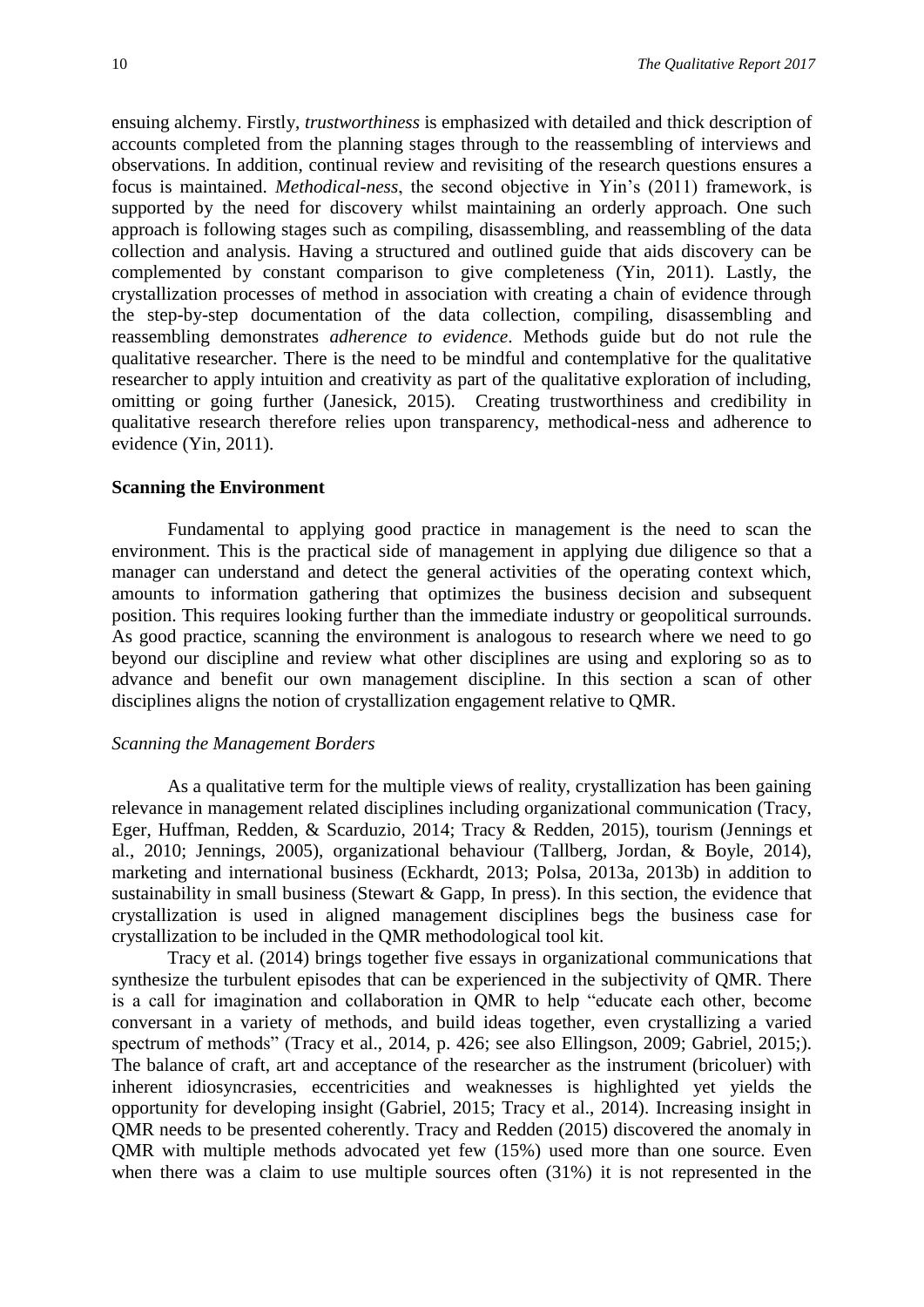findings (Tracy & Redden, 2015). Word and time constraints can be an obstacle for the qualitative researcher especially when up against the objective presentation of positivist research versus the thick, rich and coherent accounts of QMR.

Jennings' (2005) ethnographic study of lived experience with female ocean cruising women was underpinned by Richardson's (1994) multiple views and angles in the construction, investigation, discovery, interpretation and representation of the research approach. Using a feminist methodology, autobiographical accounts, interviews, surveys and participant observations to crystallize the process and deconstruct the idea of a single truth to represent multiple truths through thick descriptions from many angles (Denzin, 2012; Jennings, 2005). The findings in this study extended the interpretive research through crystallization and advanced understanding with visibility and idiosyncrasies of females' long-term ocean cruising life choices, which adds value to the tourism industry (Jennings, 2005). Extending her research of the lived experience Jennings et al., (2010) crystalized methods of integrated and iterative processes in moving across and between narratives and diagrams. This research explored and reflected on three early career researchers as they learned and practiced grounded theory in the tourism and hospitality discipline. In this phenomenological research the reflections and reflexivity accentuated the collaborative support of the nascent researchers as they went from uncertainty to discovery (Jennings et al., 2010). The lived experiences through the crystallization process provides insight into theoryin-practice.

In organizational behavior research, Tallberg, the lead researcher spent 10 months in an animal shelter experiencing and studying the emotional impact of animal euthanasia on workers (Tallberg et al., 2014). The coalescing of auto ethnography and ethnography crystallized personal and participant experiences, interviews, poetry and narratives to create meaning and advance social reform. In this context, crystallization offered the spanning of traditional organizational boundaries to deepen the understanding of employee experience in this highly sensitive context (Tallberg et al., 2014). In alignment with others, this study calls for qualitative researchers to have a sense of self and immerse themselves in the process of crystallization through alternative and appropriate methodologies that best communicate and transform the "messy" realties of QMR (Ellingson, 2015; Johnson et al., 2007; Lambotte & Meunier, 2013; Tallberg et al., 2014).

The combination of integrated and dendritic crystallization is evident in Polsa's (2013a) analysis of methodological approaches in the international business context with culturally diverse settings. The continuums of research design and cultural perspectives are positioned through advantages and disadvantages with crystallization emerging into a crossover-dialog approach (Polsa, 2013a). Ontologically crystallization facilitated depth and richness by moving past mixed or multiple methods in this culturally sensitive research whilst engaging with established concepts and paradigms to advance understanding. Polsa (2013a) employed several methods drawing upon abductive reasoning to capture the nature of reality as a perception of the spirit or essence that does not claim truth but truthfulness. Polsa (2013b) demonstrates the embodiment of the researcher and research through crystallization by melding the body, spirit and mind (and their indigenous equivalents) in providing alternative insights. The intimate narratives from China and India foster emic understanding and emphasize the significance of the researcher as the bricoluer who can comprehend the social context and interact appropriately (Denzin, 2012; Polsa, 2013b). The embodiment of the researcher engages and interacts with the mind, body and spirit as needed in the subjective process to enrich crystallization by adding oriental synergies, consumer theory and indigenous psychology (Polsa, 2013b). Although the complexities of culture are recognized in Polsa's (2013b) study, the use of crystallization suggests the research design facilitates the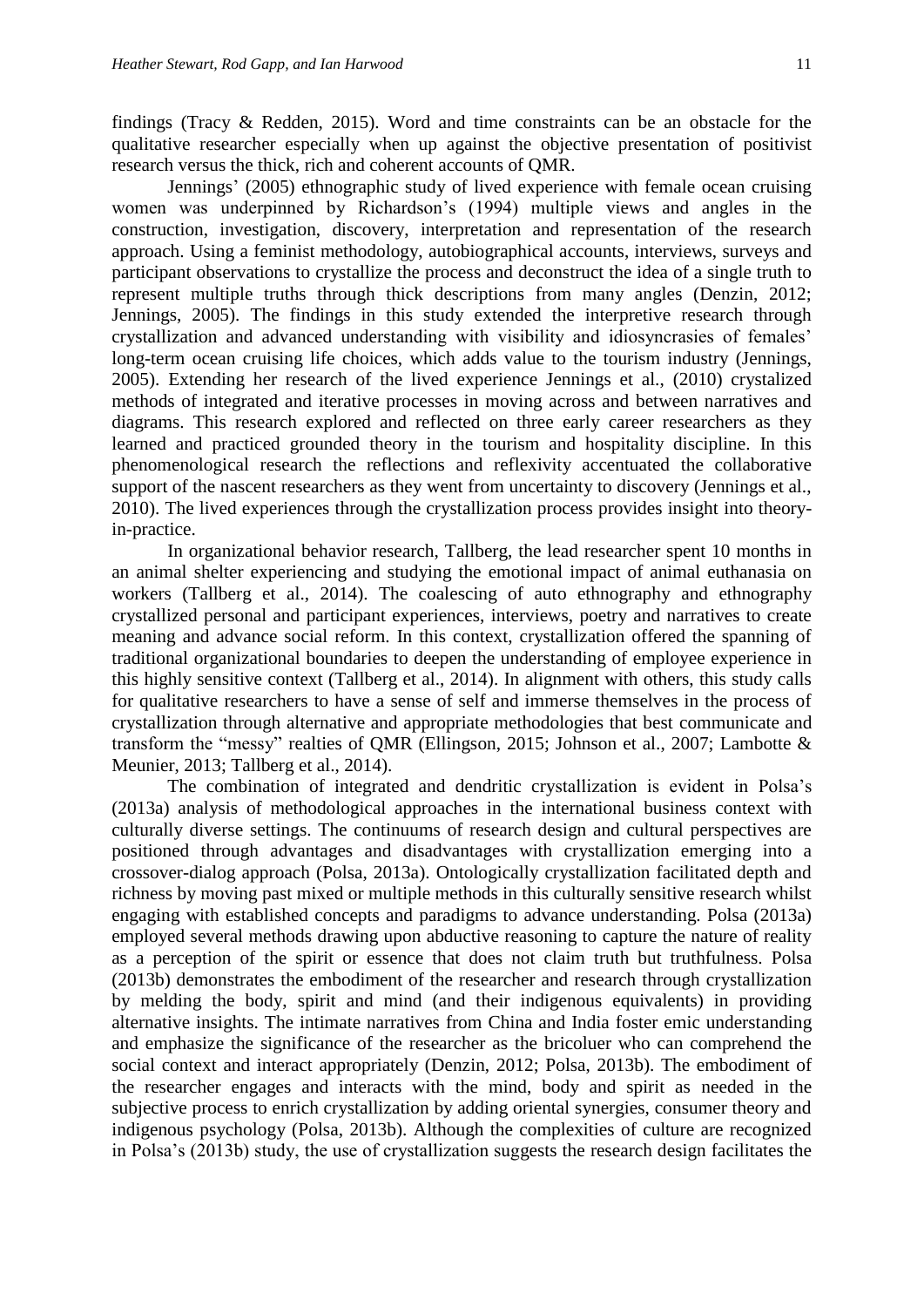boundary spanning of culture, theory and methods giving a richer and alternative understanding to the phenomena.

Stewart and Gapp (in press) take the integrated and dendritic approach into their interpretive case study of organizational development in small businesses that aim at embedding sustainable management. The sense making of how and why a continual learning approach to sustainable best practices evolved through dendritic trails of data collection with interviews, observations and images. An integrated data analysis proceeded with several distillations; iterations and layers presented visually through an eco-system. This crystallized approach (Ellingson, 2009) was strengthened by Yin's (2011) five phases of compiling, disassembling, reassembling, interpreting, and conclusions. The momentum to move into and through methods predicates the shift toward the qualitative term of crystallization for achieving credibility as demonstrated by the works of Tracy (2010), Ellingson (2009, 2011, 2014), and Denzin and Lincoln (2011) with limited application in the field of QMR. In the dynamic environment of management research the traction for crystallization is well placed to add value to the qualitative domain through the breadth and depth to explore and investigate the many views of reality. Polsa (2013a; 2013b), Tallberg et al. (2014), and Tracy (2010) as well as Stewart and Gapp (in press) are examples of those extending crystallization into allied management areas. This extension supports crystallization to provide the qualitative management researcher a strength and opportunity to cease defending the interpretive position.

### **Enhancing QMR Through Crystallization: Practical Potential and Limitations**

Figure 2 brings together the conceptual ideas presented. The initial emphasis on planning is the formulating of the ideas on how to proceed. Prior to this stage the research questions and paradigm are positioned.



Figure 2: Conceptual understanding of crystallization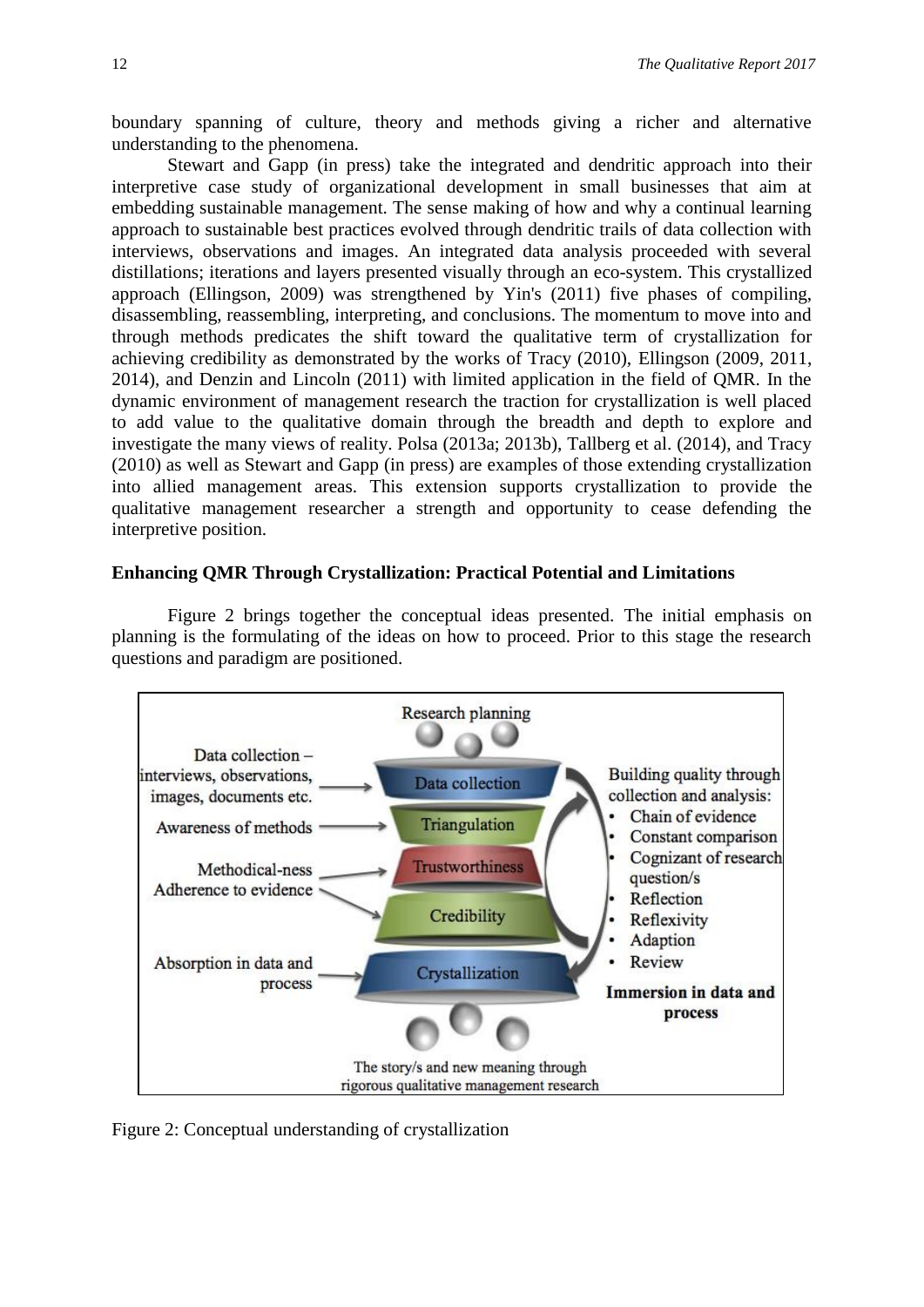Through this part of the research justifications are fashioned. A direction for the methods is underpinned by the philosophical ideologies of the interpretivist methodology whether case study, grounded theory, ethnography, phenomenology or one of the many approaches or combinations. During the planning, the ethical and logistical constraints are considered with options viewed and reviewed. Ensuring all imaginable possibilities and situations are explored optimizes the data collection and subsequent analysis. Although the crystallization process is at times creative, keeping cognizant and focused on answering the research question is the aim of QMR in bringing the bricolage together. Highlighted in this conceptual visualization of crystallization is the iterative processes and immersion as seen by the cyclical arrows.

With the aim of transforming and building alchemy, the bricoluer requires patience and zen-like contemplation to imbed quality and completeness. The methods of building a chain of evidence and constant comparison develop and support the framing of trustworthiness and credibility to transition past triangulation and into crystallization. These iterations of reflection, exploration, discovery, interpretation and representation (Lincoln et al., 2011) draw upon integrated and dendritic approaches. During the absorption and immersion into the research process the researcher as the bricoluer adapts, reviews and remains cognizant of the research questions.

The opportunities for crystallization to extend and advance QMR can only be limited by the lack of imagination and immersion in the process with the aim of creating alchemy. As qualitative researchers, embracing the divergent thinking and understanding of our paradigm increases the potential to learn from one another (Johnson et al., 2007). Acknowledging there is no one truth but nuanced representations is summed up with Ellingson's (2014, p. 442) use of Emily Dickinson's quote that the "truth must dazzle gradually." The complexities, choices and imperfections of qualitative research mean that as qualitative management researchers we need to be transparent, adaptable and look for what is appropriate and fitting in creating rigorous research.

Crystallization pushes the envelope, keeps us thinking and can potentially liberate the paradigm dichotomy through boundary spanning methods and methodologies in the quest for fulfilling and engaging research (Ellingson, 2009, 2014). The embodiment needed to become the bricoluer and to justify crystallization requires capability and ability to utilize multiple genres or layered and dispersed facets of data collection and analysis. The practical and time challenges in developing and practicing a range of skills is challenging when balanced with the pursuit of breadth and depth (when do you stop) for crystallization. In the case of QMR, many business schools are conflicted by the less conventional approach of crystallization for several reasons. Primarily, qualitative journals remain elusive in business rankings hence issues of meeting performance standards and subsequent funding or promotion are apparent. This leads to issues of motivation for the qualitative management researcher and the need to be passionate in applying integrated and dendritic methods. Despite these constraints the continuum of choices crystallization incites is exciting for the qualitative management researcher. Being able to embody and immerse in the research can lead to fruitful and effective methods. Going across, through and back over the continuum in fieldwork, working with the data, producing new knowledge and gaining deeper and more meaningful social construction sanctions creative thinking about methods within methodological frames.

Immersion in the process is key to considering the multiple views of reality and dealing with the messiness of contrasting and conflicting understandings (Janesick, 2001; Lambotte & Meunier, 2013; Lincoln et al., 2011). When presenting written findings, the qualitative researcher develops their credibility through their methods section and it is this section that is cross-examined and judged by those often not familiar with the qualitative paradigms (Bryman, 2008; Richardson, 2000a). By being mindful, embodying and engaging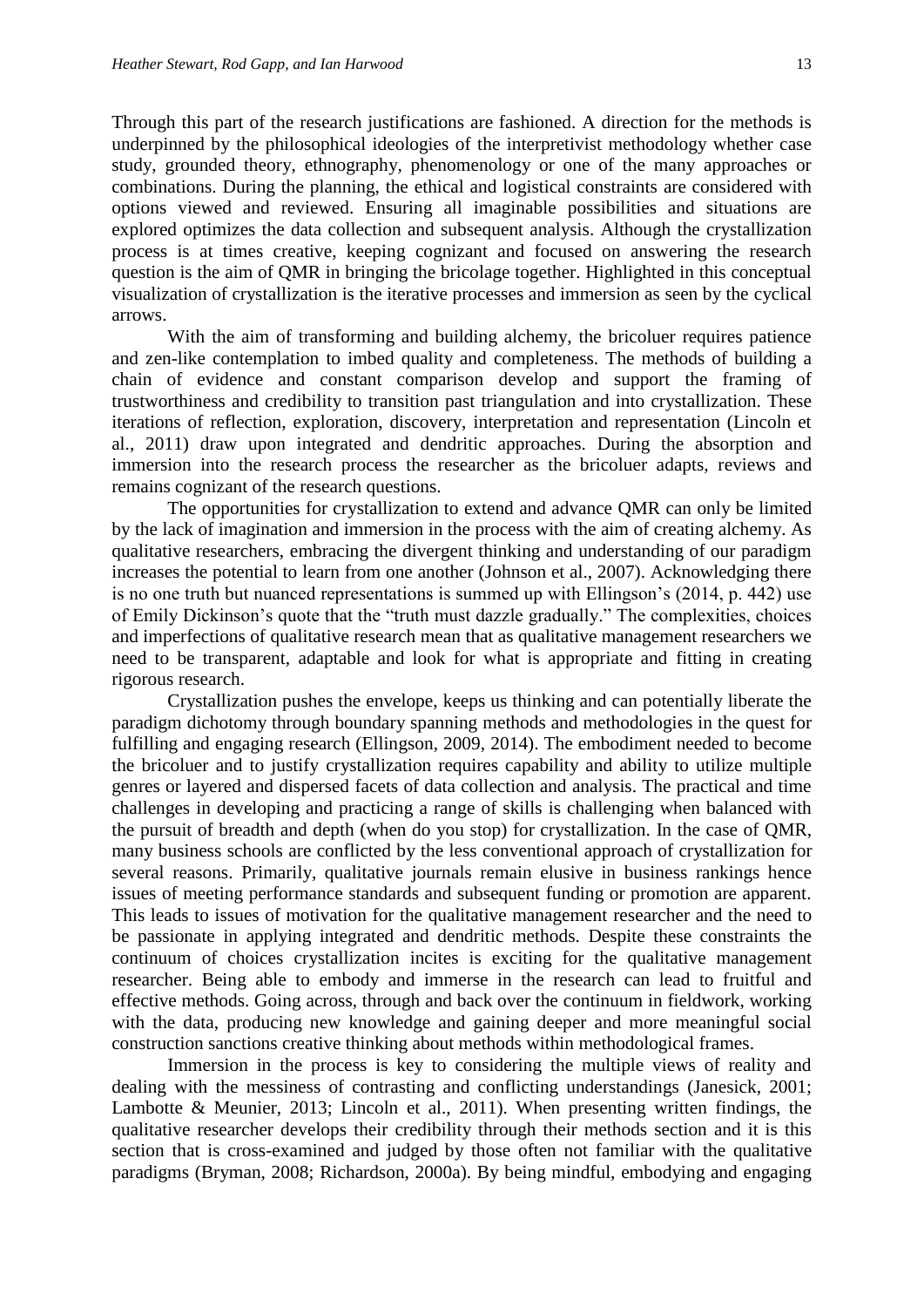themselves in the methods, the qualitative researcher studies the stories of others in order to find meaning and which is then conveyed to a wider audience (Janesick, 2015). Research itself can only be enhanced when the exploration of the phenomenon is included in the determining of the most appropriate methods (Neuman, 2013; Yin, 2011), which is essential to advancing the quality and rigor of QMR.

#### **Conclusion**

As management research and the role of the qualitative researcher has evolved so to have the positions with the move to managing and working with people. It is this move to engaging with people and the complexity of understanding the sociological and psychological implications of the human being where the black and white of positivism is less effective in gaining a depth of understanding. The shift to a more dynamic world is also associated with a move from the constriction of positivism and the need to construct new understanding as seen in the richer questioning provided by qualitative research. In this transition QMR finds support and links to the dominant research community of positivism through triangulation. We see triangulation as a starting point because it is a process that is acceptable to most positivists yet crystallization transitions past triangulation as the postmodern interpretation to gain access to the integration of multiple genres and the ability to follow dendritic paths.

In presenting crystallization as a way forward for QMR, the distance, direction and nature of the qualitative researcher will be free to delve deeper into the sociological and psychological world of the people that are the true dynamics of any organizational work environment. The dimensionality of crystallization positions the progress of QMR to align with other fields of qualitative research. In endeavoring to present the conceptual interpretation and implications of crystallization we offer the qualitative management researcher breadth and depth to explore and investigate those that exist in the management world. We embrace the importance of rigor through credibility and trustworthiness; and the role of the researcher in developing the knowledge of alchemy in order to craft the unique bricolage. This places an abundant responsibility into the hands of the researcher but with this responsible comes the empowerment to achieve great things. This power provides greater benefits and the ability to increase insights therefore the wisdom that research guided in this manner can obtain. In this paper we have aimed to free the qualitative management researcher in their journey of discovery whilst maintaining integrity and rigor in their pursuit. It is important is to give these discoveries meaning and insight. To feed the interpretive qualitative management researcher while respecting the rigor, credibility and trustworthiness of the science of the qualitative artist and crystallization is one way of achieving this goal.

#### **References**

- Altheide, D. L., & Johnson, J. M. (2011). Reflections on interpretive adequacy in qualitative research. In N. K. Denzin & Y. S. Lincoln (Eds.), *The Sage handbook of qualitative research* (4th ed., pp. 581-594). Thousand Oaks, CA: Sage
- Babcock, A. (2015). *Using crystallization to portray the second-year experience: Unveiling the second-year student's voice.* London, UK: Sage Research Methods. <http://dx.doi.org/10.4135/978144627305014552401>
- Blaikie, N. (2000). *Designing social research: The logic of anticipation*. Cambridge, UK: Polity.
- Blaikie, N. (2007). *Approaches to social enquiry* (2nd ed.). Cambridge, UK: Polity.
- Blaikie, N. (2010). *Designing social research* (2nd ed.). Cambridge, UK: Polity.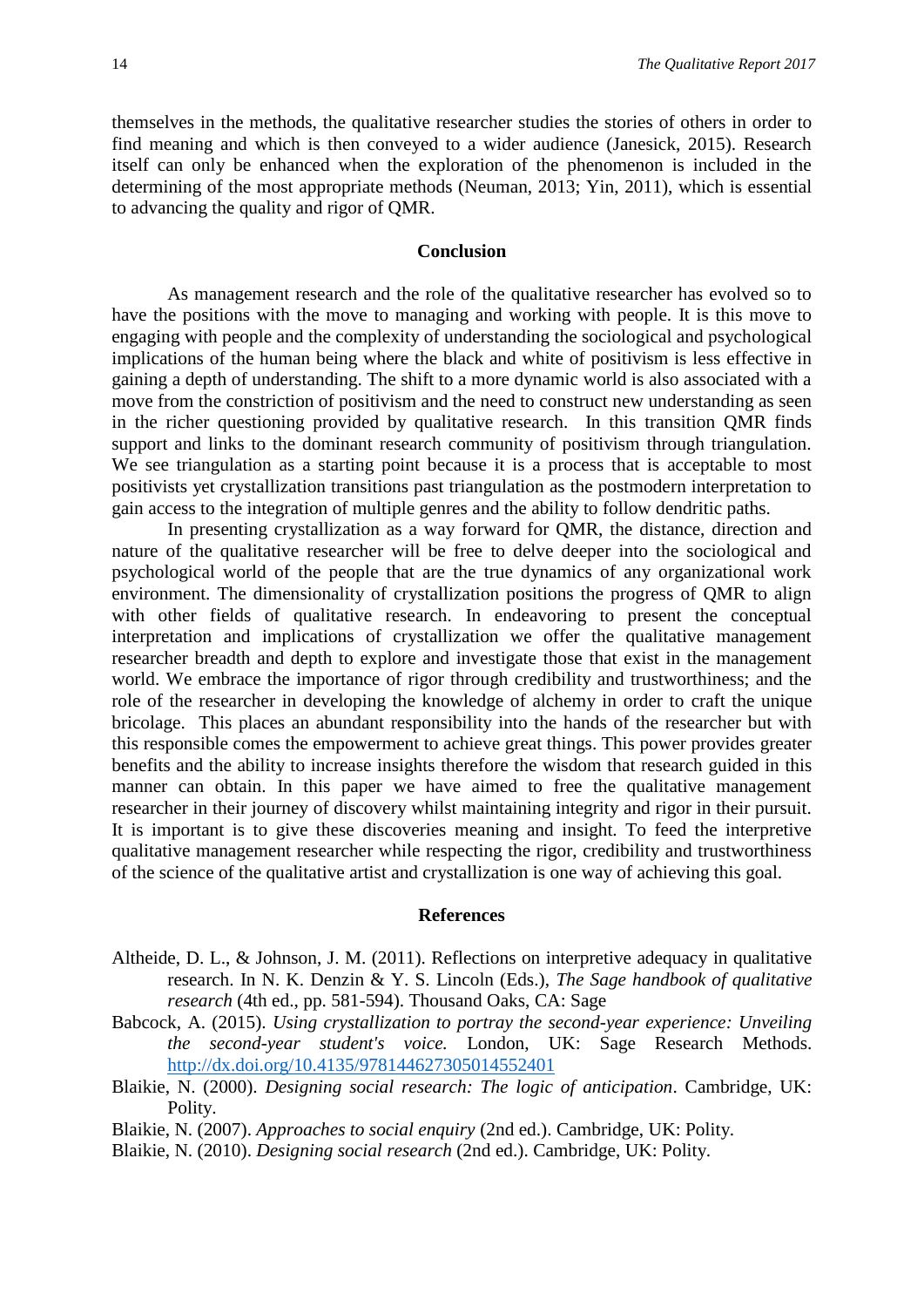- Bolton, G. (1999). Reflections through the looking-glass: The story of a course of writing as a reflexive practitioner. *Teaching in Higher Education*, *4*(2), 193-212.
- Bolton, G. (2014). *Reflective practice.* London, UK: Sage.
- Borkan, J. (1999). Immersion/Crystalization. In B. F. Crabtree & W. L. Miller (Eds.), *Doing qualitative research* (2nd ed., pp. 179-194). Thousand Oaks, CA: Sage.
- Bryman, A. (2008). Of methods and methodology. *Qualitative Research in Organizations and Management: An International Journal, 3*(2), 159-168.
- Butcher, T. (2013). Longing to belong. *Qualitative Research in Organizations and Management: An International Journal*, *8*(3), 242-257. doi:10.1108/QROM-05-2012- 1065
- Chugh, M., Friedman, A. M., Clemow, L. P., & Ferrante, J. M. (2013). Women weigh in: Obese African American and white women's perspectives on physicians' roles in weight management. *The Journal of the American Board of Family Medicine*, *26*(4), 421-428. doi:10.3122/jabfm.2013.04.120350
- Corbin, J., & Strauss, A. L. (2008). *Basics of qualitative research* (3rd ed.). Thousand Oaks, CA: Sage.
- Crabtree, B. F., & Miller, W. L. (1999). *Doing qualitative research* (2nd ed.). Thousand Oaks, CA: Sage Publications.
- Denzin, N. K. (2012). Triangulation 2.0. *Journal of Mixed Methods Research*, *6*(2), 80-88. doi:10.1177/1558689812437186
- Denzin, N. K., & Lincoln, Y. S. (Eds.). (2008). *Strategies of qualitative inquiry.* Los Angeles, CA: Sage Publications.
- Denzin, K. N., & Lincoln, Y. S. (2009). The elephant in the living room: Or extending the conversation about the politics of evidence. *Qualitative Research*, *9*(2), 139-160.
- Denzin, N. K., & Lincoln, Y. S. (2011). Disciplining the practice of qualitative research. In N. K. Denzin & Y. S. Lincoln (Eds.), *The Sage handbook of qualitative research* (4th ed., pp. 1-20). Thousand Oaks, CA. Sage.
- Eckhardt, G. M. (2013). Crystallization and research in Asia. *Qualitative Market Research*, *16*(1), 76-93.
- Ellingson, L. L. (2009). *Engaging crystallization in qualitative research: An introduction*. Thousand Oaks, CA: Sage.
- Ellingson, L. L. (2011). Analysis and representation across the continuum. In N. K. Denzin & Y. S. Lincoln (Eds.), *The Sage handbook of qualitative research* (4th ed., pp. 595- 610). Thousand Oaks, CA: Sage.
- Ellingson, L. L. (2012). Interview as embodied communication. In J. F. Gubrium, J. A. Holstein, A. Marvasti, & K. A. Marvasti (Eds.), *The Sage handbook of interview research: The complexity of the craft* (2<sup>nd</sup> ed., pp. 525-539). Thousand Oaks, CA: Sage.
- Ellingson, L. L. (2014). The truth must dazzle gradually: Enriching relationship research using a crystallization framework. *Journal of Social and Personal Relationships*, *31*(4), 442-450.
- Ellingson, L. L. (2015). Are you serious? Playing, performing and producing an academic self. In N. K. Denzin & M. D. Giardina (Eds.), *Qualitative inquiry—Past, present, and future: A critical reader* (pp. 423-440). Walnut Creek, CA: Left Coast Press.
- Ellingson, L. L., & Ellis, C. (2013). Autoethnography as constructionist project. In J. A. Holstein & J. F. Gubrium (Eds.), *Handbook of constructionist research* (pp. 445-456). New York, NY: Guildford.
- Elo, S., Kääriäinen, M., Kanste, O., Pölkki, T., Utriainen, K., & Kyngäs, H. (2014). Qualitative content analysis: A focus on trustworthiness. *Sage Open*, *4*(1). doi: 2158244014522633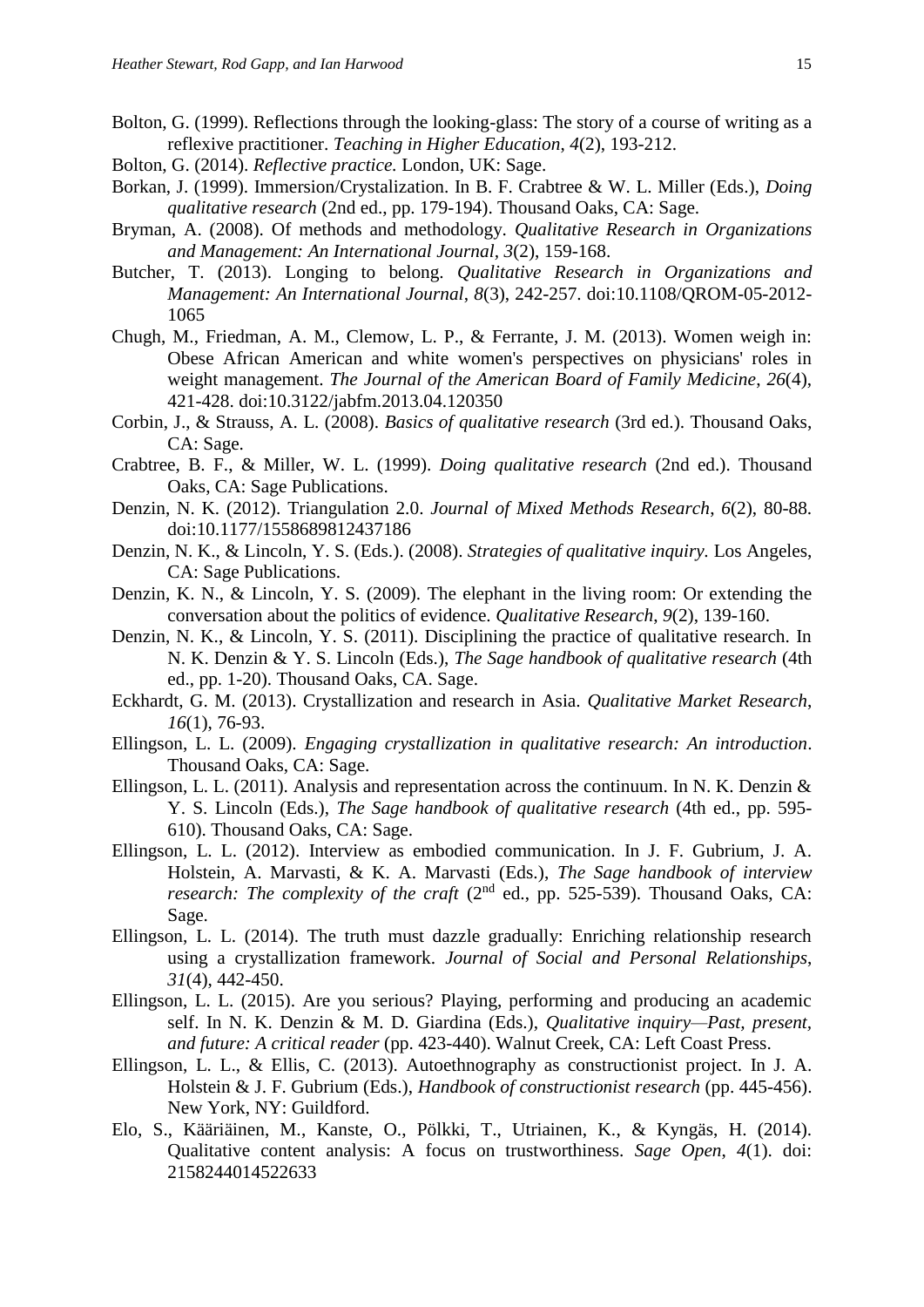- Flick, U. (2009). *An introduction to qualitative research.* London, UK: Sage Publications Limited.
- Forde, S. D. (2013). Fear and loathing in Lesotho: An autoethnographic analysis of sport for development and peace. *International Review for the Sociology of Sport*, 50(8), 958- 973. doi: 1012690213501916
- Fourcade, M. (2010). The problem of embodiment in the sociology of knowledge: Afterword to the special issue on knowledge in practice. *Qualitative Sociology, 33*(4), 569-574.
- Frambaugh-Kritzer, C. (2012). *A retrospective self-study*. Paper presented at the 9th International Conference on Self Study: Extending Inquiry Communities, Brigham Young University, Provo, UT.
- Gabriel, Y. (2015). Reflexivity and beyond  $A$  plea for imagination in qualitative research methodology. *Qualitative Research in Organizations and Management: An International Journal*, *10*(4), 332-336.
- Gibbert, M., Ruigrok, W., & Wicki, B. (2008). What passes as a rigorous case study? *Strategic Management Journal, 29*(13), 1465-1474.
- Goldman, S., & McDermott, R. (2007). Staying the course with video analysis. In R. Goldman, R. Pea, B. Barron, & S. J. Derry (Eds.), *Video research in the learning sciences* (pp. 101-114)*.* New York, NY: Routledge.
- Guba, E. G., & Lincoln, Y. S. (1985). *Naturalistic inquiry.* Beverly Hills, CA: Sage.
- Guercini, S., Raich, M., Müller, J., & Abfalter, D. (2014). Hybrid analysis of textual data. *Management Decision*, *52*(4), 737-754.
- Harwood, I., Gapp, R., & Stewart, H. (2015). Cross-check for completeness: A novel retrospective use of Leximancer software in a grounded theory study. *The Qualitative Report, 7*(2), 1029-1045. Retrieved from<http://nsuworks.nova.edu/tqr/vol20/iss7/5/>
- Hoque, Z., Covaleski, M. A., & Gooneratne, T. N. (2015). A response to theoretical triangulation and pluralism in accounting research: A critical realist critique. *Accounting, Auditing and Accountability Journal, 28*(7), 1151-1159. doi:10.1108/AAAJ-05-2015-2058
- Hsu, C., Sherman, K., Eaves, E., Turner, J., Cherkin, D., Cromp, D., … Ritenbaugh, C. (2014). New perspectives on patient expectations of treatment outcomes: Results from qualitative interviews with patients seeking complementary and alternative medicine treatments for chronic low back pain. *BMC Complementary and Alternative Medicine*, *14*(1), 276. Retrieved from<http://www.biomedcentral.com/1472-6882/14/276>
- Janes, R., Titchener, J., Pere, J., Pere, R., & Senior, J. (2013). Understanding barriers to glycaemic control from the patient's perspective. *Journal of Primary Health Care*, *5*(2), 114-122.
- Janesick, V. J. (1994). The dance of qualitative research design: Metaphor, methodolatry, and meaning. In N. K. Denzin & Y. S. Lincoln, (Eds.) *The sage handbook of qualitative research* (2nd ed., pp. 379-399). Thousand Oaks, CA: Sage.
- Janesick, V. J. (2000). The choreography of qualitative research design: Minuets, improvisations and crystallization. In N. K. Denzin & Y. S. Lincoln (Eds.), *Handbook of qualitative research* (2nd ed., pp. 379-400). Thousand Oaks, CA: Sage.
- Janesick, V. J. (2001). Intuition and creativity: A pas de deux for qualitative researchers, *Qualitative Inquiry*, *7*(5), 531-540.
- Janesick, V. J. (2015). *Contemplative inquiry: Practicing the Zen of research.* Walnut Creek, CA: Left Coast Press.
- Jennings, G. R. (2005). Caught in the irons: One of the lived experiences of long-term ocean cruising women. *Tourism Review International*, *9*(2), 177-193.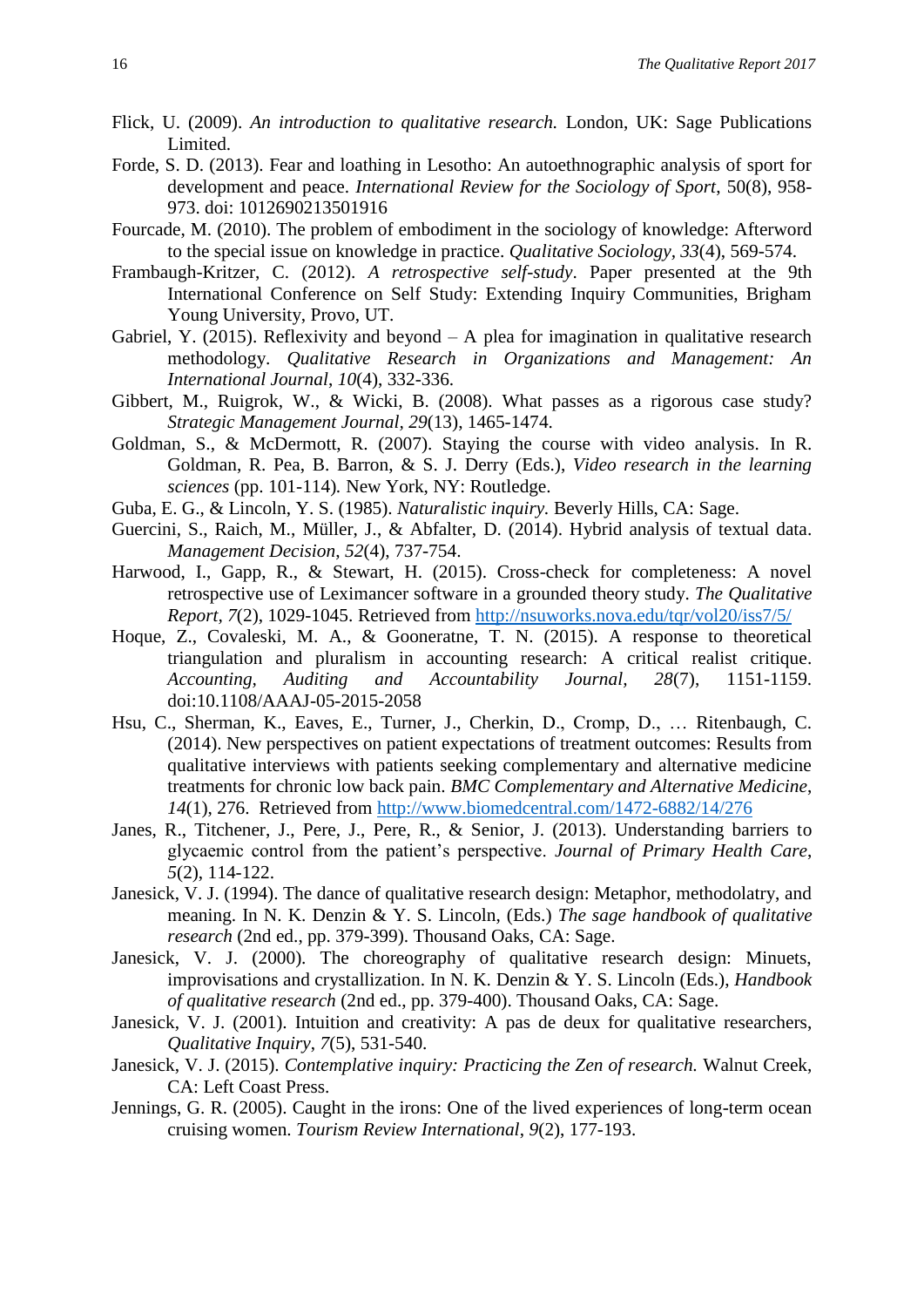- Jennings, G., Kensbock, S., Junek, O., Radel, K., & Kachel, U. (2010). Lived experiences of early career researchers: Learning about and doing grounded theory. *Journal of Hospitality and Tourism Management*, *17*(1), 21-33.
- Johns, C. (2013). *Becoming a reflective practitioner.* Somerset, NJ: John Wiley and Sons.
- Johnson, P., Buehring, A., Cassell, C., & Symon, G. (2007). Defining qualitative management research: An empirical investigation. *Qualitative Research in Organizations and Management: An International Journal, 2*(1), 23-42.
- Kinchelow, J. L., Mclaren, P., & Steinberg, S. R. (2011). Critical pedagogy and qualitative research. In N. K. Denzin & Y. S. Lincoln (Eds.), *Handbook of qualitative research* (4th ed., pp. 163-177). Thousand Oaks, CA: Sage.
- Krebs, E. E. (2014). Barriers to guideline-concordant opioid management in primary care: A qualitative study. *The Journal of Pain*, *15*(11), 1148-1155.
- Lambotte, F., & Meunier, D. (2013). From bricolage to thickness: Making the most of the messiness of research narratives. *Qualitative Research in Organizations and Management: An International Journal, 8*(1), 85-100. doi:10.1108/17465641311327531
- Leverence, R. R., Williams, R. L., Sussman, A., & Crabtree, B. F. (2007). Obesity counseling and guidelines in primary care: A qualitative study. *American Journal of Preventive Medicine, 32*(4), 334-339.
- Lincoln, Y. S., Lynham, S. A., & Guba, E. G. (2011). Paradigmatic controversies, contradictions, and emerging confluences, revisited. In N. K. Denzin & Y. S. Lincoln (Eds.), *The Sage handbook of qualitative research* (4th ed., pp. 97-128). Thousand Oaks, CA: Sage.
- Markham, A. (2015). Remix cultures, remix methods: Reframing qualitative inquiry for social media contexts. In N. K. Denzin & M. D. Giardina (Eds.), *Qualitative inquiry— Past, present, and future: A critical reader* (pp. 242-260). Walnut Creek, CA: Left Coast Press.
- Mehmetoglu, M., Dann, G. M., & Larsen, S. (2001). Solitary travelers in the Norwegian Lofoten Islands: Why do people travel on their own? *Scandinavian Journal of Hospitality and Tourism, 1*(1), 19-37.
- Miller, W. L., & Crabtree, B. F. (1994). Qualitative analysis: How to begin making sense. *Family Practice Research Journal, 14*(3), 289-297.
- Modell, S. (2009). In defense of triangulation: A critical realist approach to mixed methods research in management accounting. *Management Accounting Research, 20*(3), 208- 221.
- Neuman, W. L. (2013). *Social research methods: Qualitative and quantitative approaches* (7th ed.). Essex, UK: Pearson Education.
- Patton, M. Q. (2002). Two decades of developments in qualitative inquiry. *Qualitative Social Work, 1*(3), 261-283.
- Polsa, P. (2013a). The crossover-dialog approach: The importance of multiple methods for international business. *Journal of Business Research, 66*(3), 288-297. <http://dx.doi.org/10.1016/j.jbusres.2011.08.008>
- Polsa, P. (2013b). Crystallization and research in Asia. *Qualitative Market Research: An International Journal, 16*(1), 76-93.
- Richardson, L. (1994). Writing: A method of inquiry. In N. K. Denzin & Y. S. Lincoln (Eds.), *The Sage handbook of qualitative research* (pp. 516-529). Thousand Oaks, CA: Sage.
- Richardson, L. (2000a). New writing practices in qualitative research. *Sociology of Sport Journal, 17*(1), 5-20.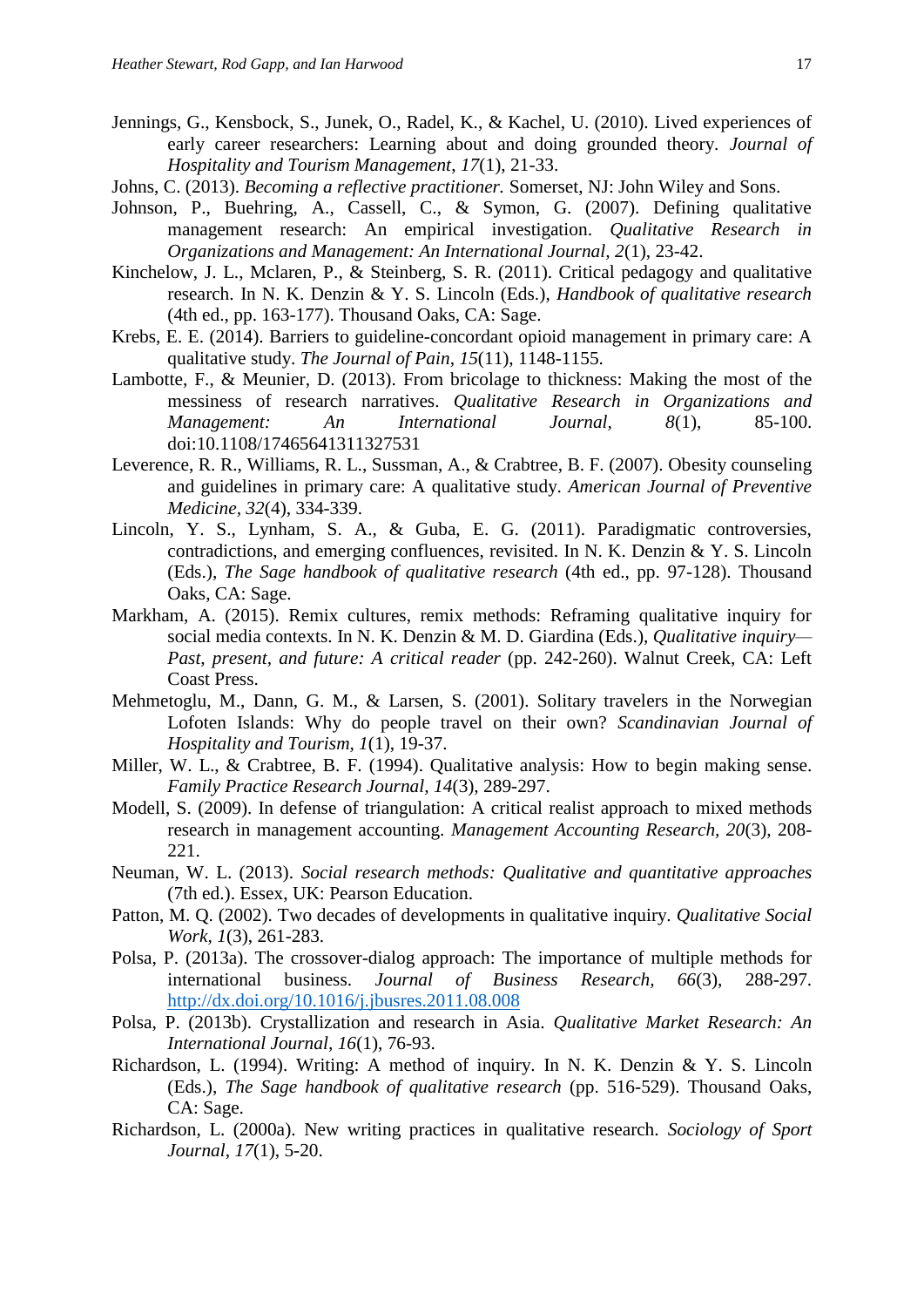- Richardson, L. (2000b). Writing: A method of inquiry. In N. K. Denzin & Y. S. Lincoln (Eds.), *The Sage handbook of qualitative research* (2nd ed., pp. 923-948). Thousand Oaks, CA: Sage.
- Saldaña, J. (2016). *The coding manual for qualitative researchers*. London, UK: Sage.
- Schön, D. A. (1983). *The reflective practitioner: How professionals think in action.* New York, NY: Basic Books
- Slotnick, R. C., & Janesick, V. J. (2011). Conversations on method: Deconstructing policy through the researcher reflective journal. *The Qualitative Report, 16*(5), 1352-1360. Retrieved from<http://nsuworks.nova.edu/tqr/vol16/iss5/8>
- Spens, K. M., & Kovacs, G. (2006). A content analysis of research approaches in logistics research. *International Journal of Physical Distribution and Logistics Management, 36*(5), 374-390.
- St Pierre, E. A. (2015). Refusing human being in humanist qualitative inquiry. In N. K. Denzin & M. D. Giardina (Eds.), *Qualitative inquiry—Past, present, and future: A critical reader* (pp. 103-120). Walnut Creek, CA: Left Coast Press.
- Stewart, H., & Gapp, R. (2014). Achieving effective sustainable management: A smallmedium enterprise case study. *Corporate Social - Responsibility and Environmental Management, 21*(1), 52-64.
- Stewart, H., & Gapp, R. (in press). The tree of knowledge: Sustainable management practices for a collaborative ecosystem amongst small to medium enterprises. In L. J. Spence, J. G. J. Frynas, J. Muthuri, & J. Navare (Eds.), *Research handbook on small business social responsibility: Global perspectives*. Cheltenham UK: Edward Elgar.
- Tallberg, L., Jordan, P., & Boyle, M. (2014). The green mile: Crystallization ethnography in an emotive context. *Journal of Organizational Ethnography, 3*(1), 80-95. doi:10.1108/JOE-11-2012-0047
- Tellis, W. M. (1997). Application of a case study methodology. *The Qualitative Report*, *3*(3), 1-19. Retrieved from<http://nsuworks.nova.edu/tqr/vol3/iss3/1>
- Thomas, G. (2010). Doing case study: Abduction not induction, phronesis not theory. *Qualitative Inquiry, 16*(7), 575-582. doi:10.1177/1077800410372601
- Tobin, G. A., & Begley, C. M. (2004). Methodological rigour within a qualitative framework, *Journal of Advanced Nursing, 48*(4), 388-396.
- Tomkins, L., & Eatough, V. (2013). The feel of experience: Phenomenological ideas for organizational research. *Qualitative Research in Organizations and Management: An International Journal, 8*(3), 258-275. doi:10.1108/QROM-04-2012-1060
- Tracy, S. J. (2010). Qualitative quality: Eight big-tent criteria for excellent qualitative research. *Qualitative Inquiry, 16*(10), 837-851.
- Tracy, S. J., Eger, E. K., Huffman, T. P., Redden, S. M., & Scarduzio, J. A. (2014). Narrating the backstage of qualitative research in organizational communication: A synthesis. *Management Communication Quarterly, 28*(3), 422-431.
- Tracy, S. J., & Redden, S. M. (2015). Drawings as a visual and creative qualitative research methodology in organizations. In K. D. Elsbach & R. M. Kramer (Eds.), *Handbook of qualitative organizational research: Innovative pathways and methods* (pp. 218-236). London, UK: Routledge.
- Watt, D. (2007). On becoming a qualitative researcher: The value of reflexivity. *The Qualitative Report, 12*(1), 82-101. Retrieved from <http://nsuworks.nova.edu/tqr/vol12/iss1/5>
- Weick, K. E. (2007). The generative properties of richness. *Academy of Management Journal, 50*(1), 14-19.